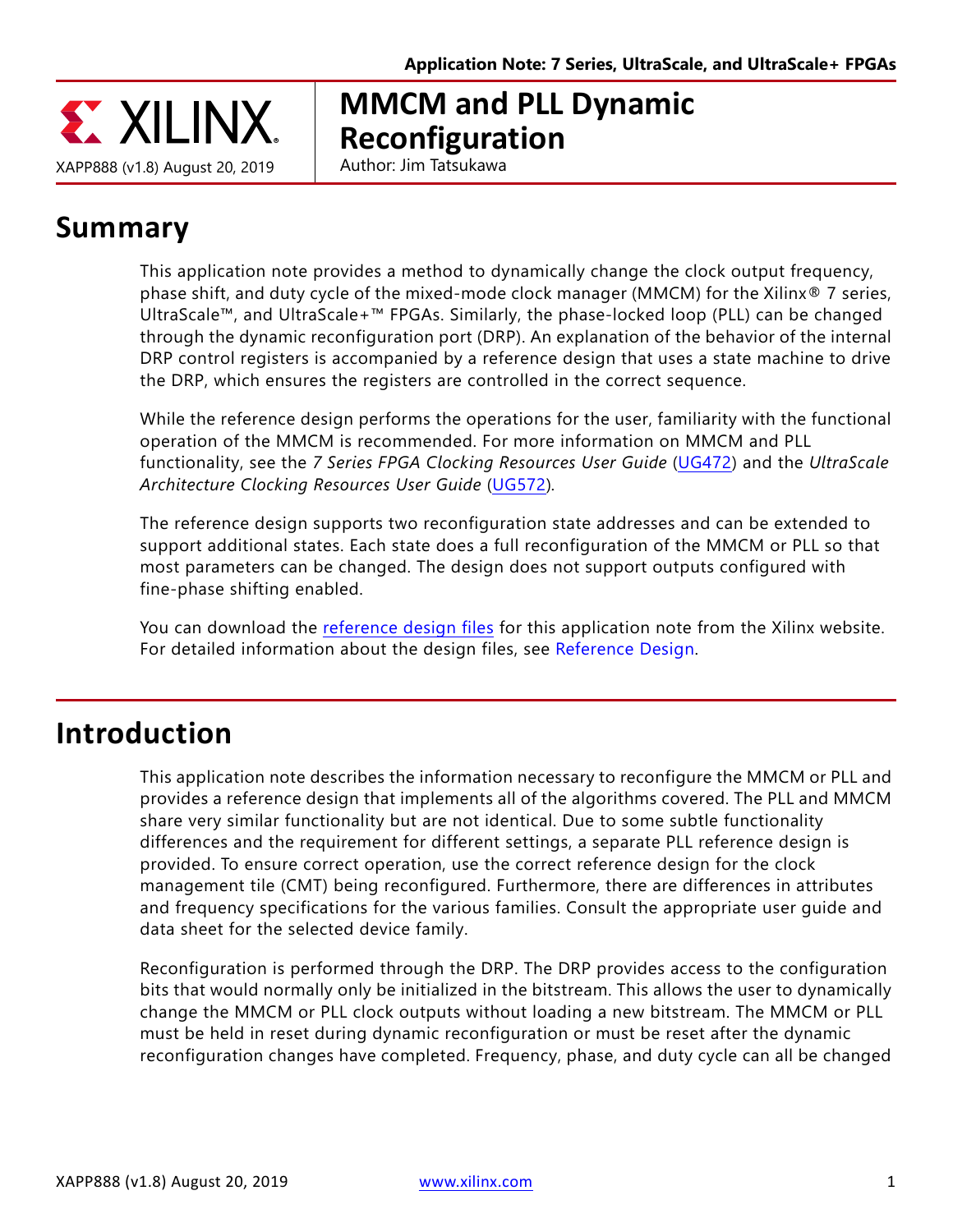through the DRP port. Fine-phase shifting is not allowed for the initial configuration or during reconfiguration.

The [MMCM and PLL Configuration Bit Groups](#page-1-0) section presents the configuration bits as five bit groups, and provides an overview of their usage. The [DRP Registers](#page-3-0) section details the configuration bit locations as registers. This information is not necessary to use the DRP reference design; it is intended to give an overview of the internal MMCM attributes that must be changed along with their register locations. Specific information on how the attributes are calculated is provided through the reference design. The reference design functionality and use are explained in the [Reference Design](#page-9-0) and [Using the Reference Design](#page-15-0) sections.

## <span id="page-1-0"></span>**MMCM and PLL Configuration Bit Groups**

The MMCM has six user-accessible configuration bit groups that allow reconfiguration of individual clock outputs. The six groups are the divider group, the phase group, the fractional group, the lock group, the filter group, and the power group. These configuration bit groups are internal to the MMCM primitive and clarify the operation of the MMCM\_DRP reference design module. The user modifiable parameters for the MMCM\_DRP module are described in the [Reconfiguration Module Ports and Attributes](#page-12-0) section.

### **Divider Group**

Every clock output has a divider group associated with it. The divider group is composed of the following parameters:

- High Time
- Low Time
- No Count
- Edge

The first two parameters associated with the divider group are the High and Low Time counters. These counters set the number of voltage-controlled oscillator (VCO) clock cycles through which the output clock should stay High or Low. For example, if you set both High and Low Time to 2, the effective divide value is 4 and the duty cycle is 50%.

The No Count parameter disables the High and Low Time counters. This in turn makes the divider output a clock with an effective divide value of 1.

The Edge parameter controls the High to Low transition. It forces the High Time counter to transition on a falling edge at the end of its count. This has the effect of increasing the High Time while decreasing the Low Time. Another way to think of the edge bit is that it adds half a VCO clock cycle to the High Time and subtracts half a clock cycle from the Low Time.

As an example, if a 50/50 duty cycle is desired with a divide value of 3, the Edge bit would be set. The High Time counter would be set to one and the Low Time counter would be set to 2. With the edge bit set, the net count for the High and Low times would be 1.5 clock cycles each.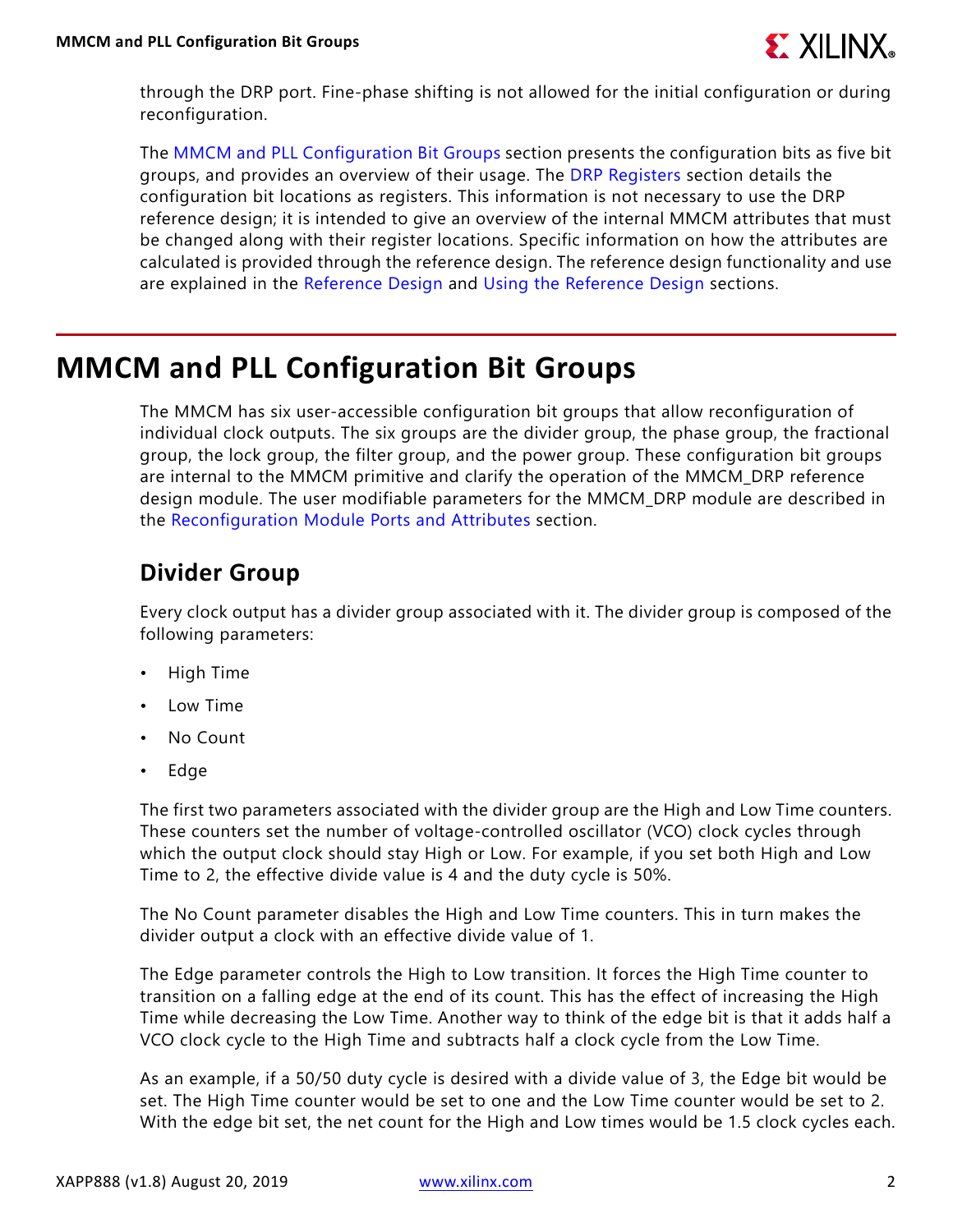

### **Phase Group**

Each clock output except the DIVCLK has a phase group associated with it. This group is composed of the following set of parameters:

- Phase MUX
- Delay Time
- MX

The Phase MUX selects a coarse phase from the VCO for a clock output with a resolution of 45° (360°/8) relative to the VCO clock period.

Delay Time is a counter that counts the number of VCO clock cycles to delay the output. This means that there is a direct correlation between the possible phase shift for the clock output and the divide value for that particular output. As the divide value increases, finer phase shift steps are available. The Delay Time counter allows for a phase offset of up to 64 VCO clock cycles.

MX must be set to 2'b00 during reconfiguration, regardless of the previous value. This parameter ensures the desired phase is output as expected.

## <span id="page-2-0"></span>**Fractional Group**

The MMCM supports fractional (non-integer) values for the CLKOUT0 and CLKFBOUT counters. When using fractional values, CLKOUT0 and CLKFBOUT add the following parameters:

- FRAC EN (For fractional values of CLKOUT0 or CLKFBOUT)
- FRAC (For fractional values of CLKOUT0 or CLKFBOUT)
- PHASE\_MUX\_F (For fractional values of CLKOUT0 or CLKFBOUT)
- FRAC\_WF\_R (For fractional values of CLKOUT0 or CLKFBOUT)
- FRAC\_WF\_F (For fractional values of CLKOUT0 or CLKFBOUT)

FRAC\_EN enables the fractional circuitry. When enabling the fractional counters, parameters for the divider group and phase group must be recalculated.

The FRAC parameter represents the fractional divide portion of the divider in 0.125 increments. For example  $FRAC(4) = 0.500$ .

PHASE MUX F is the coarse phase for the falling edge with a resolution of 45° relative to the VCO clock period. PHASE\_MUX\_F is additionally used with the Low Time and High Time parameters to adjust the duty cycle. For odd fractional divide values (e.g., 0.125 or 0.375), an exact 50% duty cycle is not possible, resulting in a duty cycle that is off by 1/8 VCO period.

FRAC\_WF\_R and FRAC\_WF\_F adjust internal MMCM timings required for fractional values.

The PHASE\_MUX\_F and FRAC\_WF\_F parameters for CLKOUT0 are located in ClkReg2 for CLKOUT5 (see [Table 5](#page-6-0)). The fractional settings for CLKOUT0 do not affect CLKOUT5. Similarly,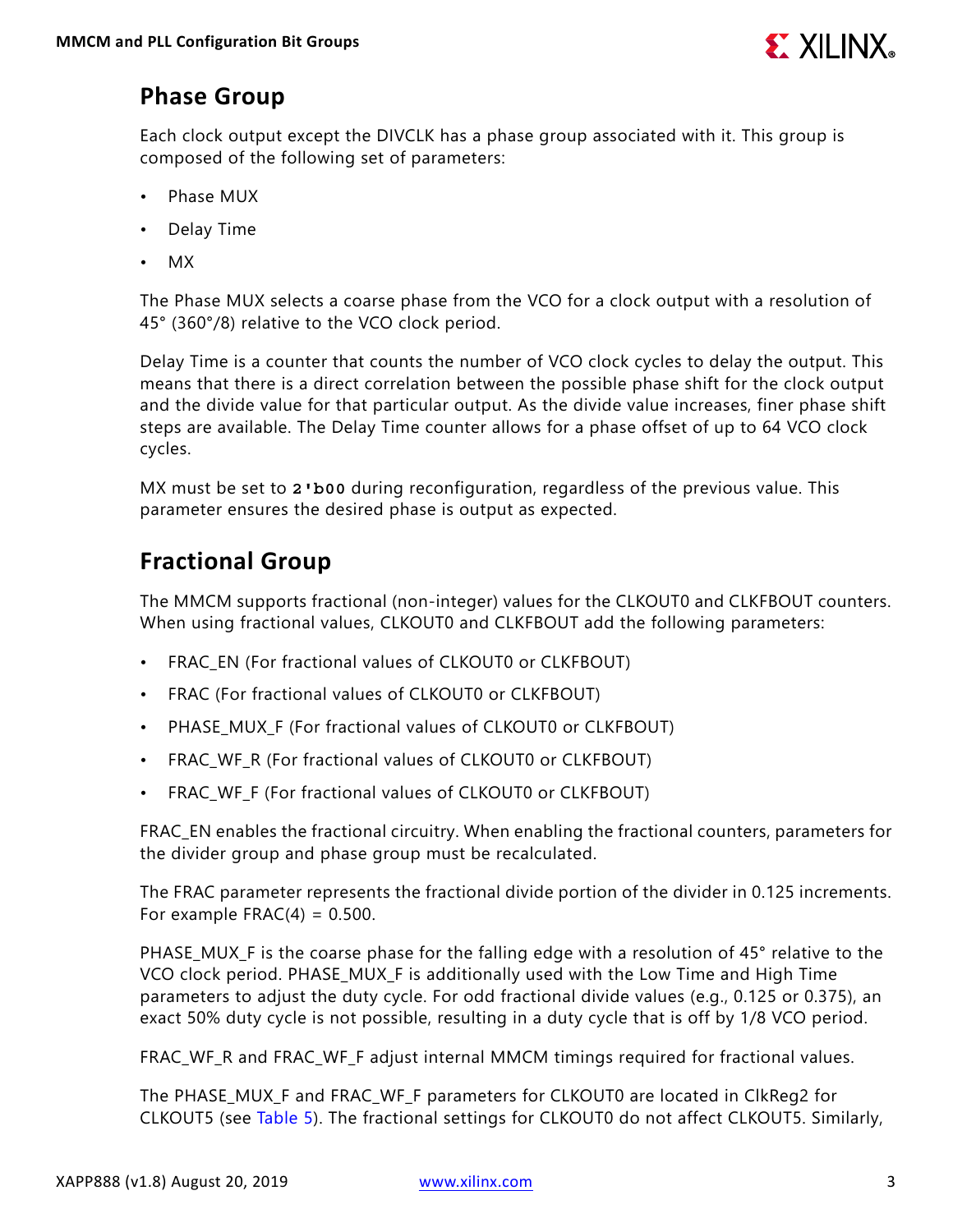

the PHASE\_MUX\_F and FRAC\_WF\_F parameters for CLKFBOUT do not affect CLKOUT6 (see [Table 6](#page-6-1)).

## **Lock Group**

This group cannot be calculated with an algorithm and is based on lookup tables created from device characterization. The appropriate lock bit settings are dependent on the feedback divider setting. This divider is set with the CLKFBOUT\_MULT attribute when instantiating the MMCM DRP module. The lock group has an effect on the MMCM's ability to detect that it is locked. The lookup table is located in the reference design within mmcm drp func.h.

## **Filter Group**

This group cannot be calculated and is based on lookup tables created from device characterization. There are effectively two tables, one for each bandwidth setting. The feedback divider setting (CLKFBOUT\_MULT) acts as the index to the chosen table. There are three bandwidth settings allowable in the tools (High, Low, and Optimized), but in effect there are only two. High and Optimized use the same table, while the Low bandwidth setting uses a separate table. The filter group has an effect on the phase skew and the jitter filtering capability of the MMCM. The lookup table is located in the reference design within  $mmcm$  drp func.h.

### **Power Group**

This group allows the dynamic reconfiguration operations to properly function. The bits associated with this group must be all enabled when performing reconfiguration.

# <span id="page-3-0"></span>**DRP Registers**

For the MMCM seventeen configuration registers store the divide and phase bit groups. For each of the eight clock outputs (CLKOUT[6:0] and CLKFBOUT) there are two configuration registers for a total of sixteen. These 16 registers represent the O[6:0] and M in [Figure 1](#page-4-0). One additional register is associated with DIVCLK\_DIVIDE, which is along the input path to the MMCM. DIVCLK\_DIVIDE is shown in [Figure 1](#page-4-0) as D.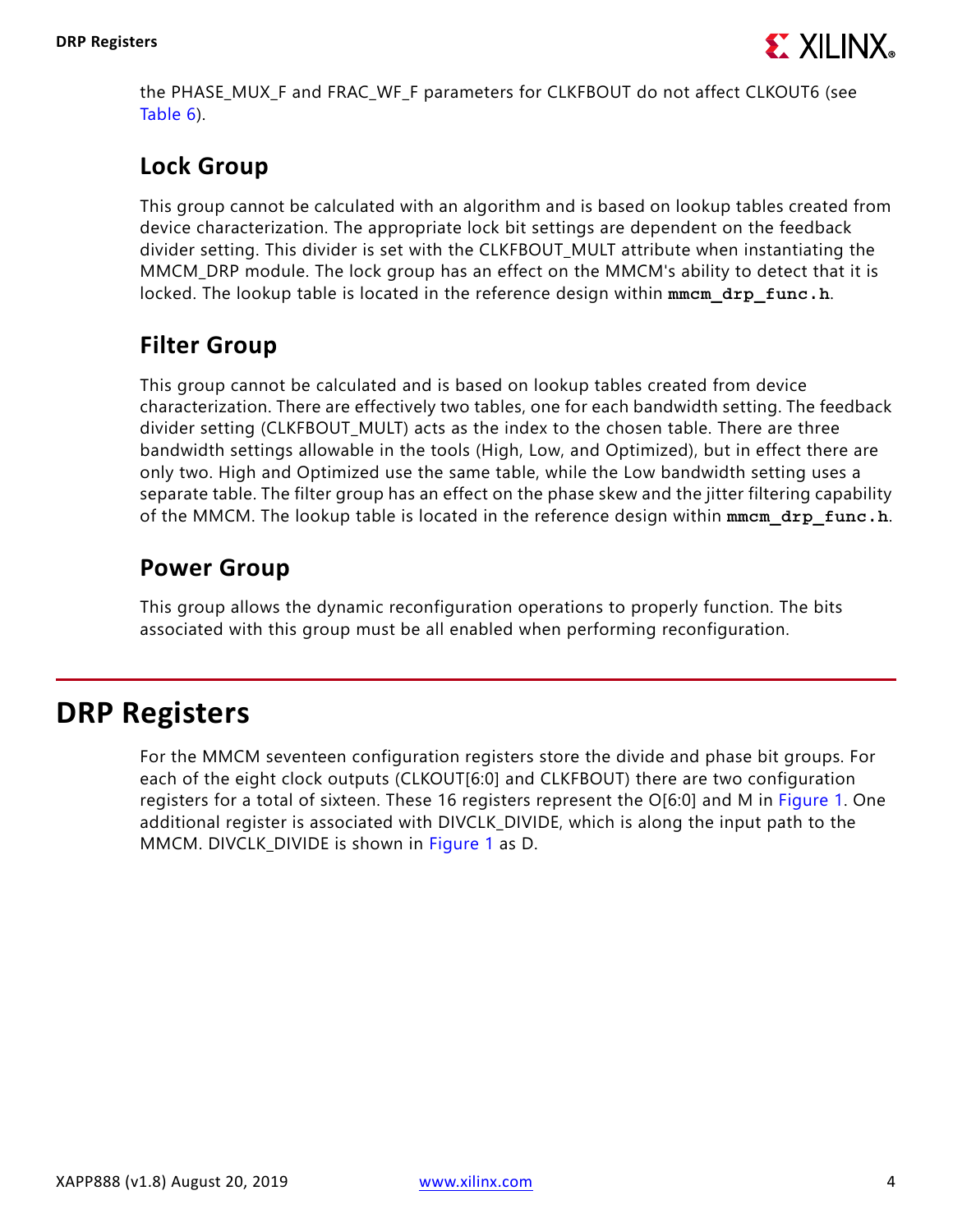The PLL is organized similar to the MMCM with exceptions noted in the [Figure 1](#page-4-0) block diagram and in the subsequent tables.

<span id="page-4-0"></span>

x888\_01\_122211

*Figure 1:* **MMCM and PLL Block Diagram**

The sixteen registers that have the same layout are divided into two registers CLKREG1 and CLKREG2. The register layout for CLKREG1 and CLKREG2 are shown in [Table 1](#page-4-1) through [Table 7](#page-6-2). The register layouts are shown in [Table 1](#page-4-1) through [Table 14.](#page-8-0)

<span id="page-4-1"></span>

|  | Table 1: ClkReg1 Bitmap for CLKOUT[6:0] and CLKFBOUT |  |  |
|--|------------------------------------------------------|--|--|
|--|------------------------------------------------------|--|--|

<span id="page-4-2"></span>

| ClkReg1   |         | 7 Series Bit   UltraScale Bit | <b>Description</b>                                                                                                                                              |
|-----------|---------|-------------------------------|-----------------------------------------------------------------------------------------------------------------------------------------------------------------|
| PHASE MUX | [15:13] | [15:13]                       | Chooses an initial phase offset for the clock output, the<br>resolution is equal to 1/8 VCO period. Not available in<br>UltraScale PLLE3 and UltraScale+ PLLE4. |
| RESERVED  | $[12]$  | $[12]$                        | Retain the previous value stored here.                                                                                                                          |
| HIGH TIME | [11:6]  | [11:6]                        | Sets the amount of time in VCO cycles that the clock output<br>remains High.                                                                                    |
| LOW TIME  | [5:0]   | $[5:0]$                       | Sets the amount of time in VCO cycles that the clock output<br>remains Low.                                                                                     |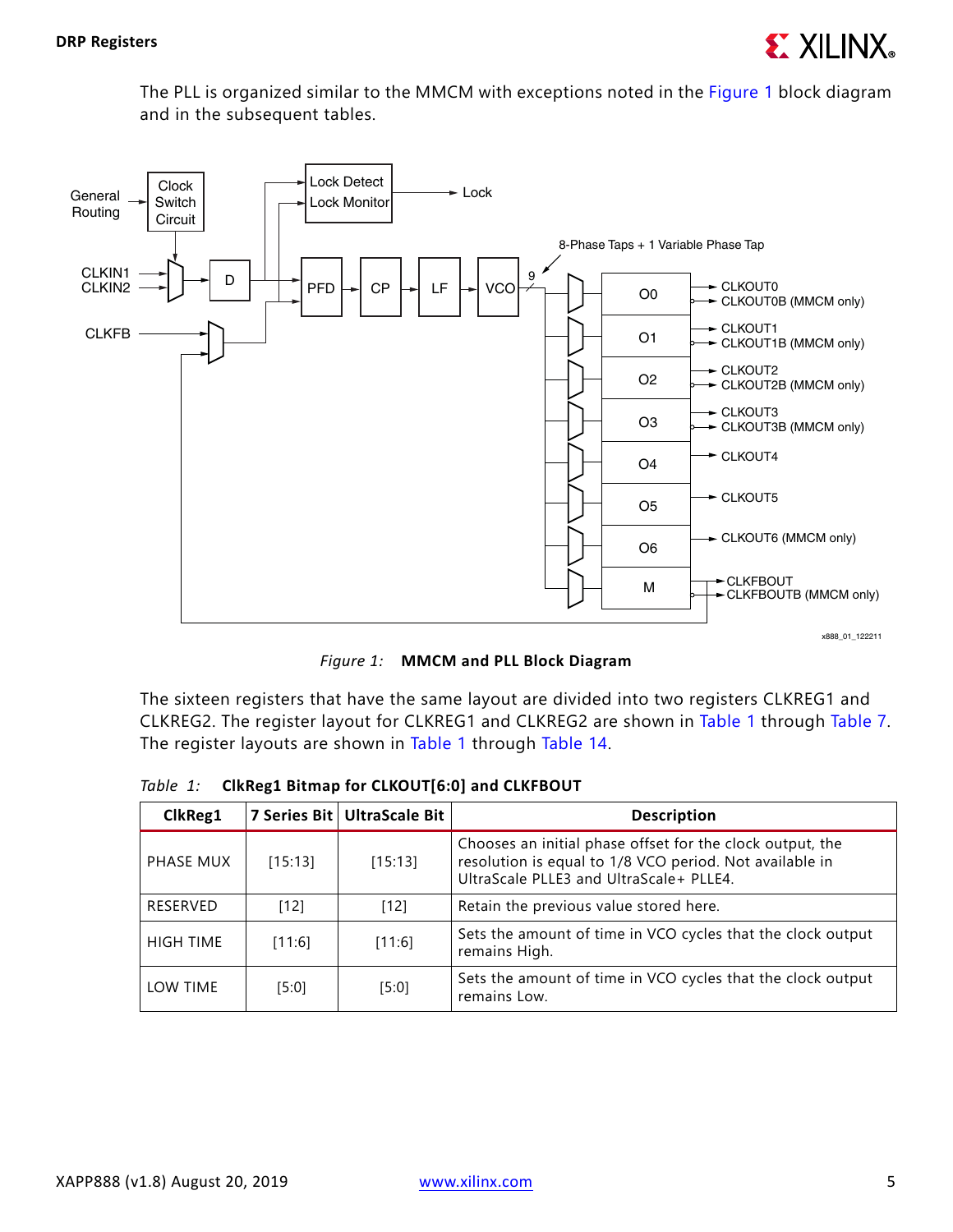

| ClkReg2           | 7 Series Bit | UltraScale Bit | <b>Description</b>                                                                             |
|-------------------|--------------|----------------|------------------------------------------------------------------------------------------------|
| <b>RESERVED</b>   | [15]         | [15]           | Reserved.                                                                                      |
| <b>FRAC</b>       | [14:12]      | [14:12]        | Fractional divide counter setting for CLKOUT0. Equivalent to<br>additional divide of 1/8.      |
| FRAC EN           | [11]         | [11]           | Enable fractional divider circuitry for CLKOUT0.                                               |
| FRAC_WF_R         | $[10]$       | $[10]$         | Adjusts CLKOUT0 rising edge for improved duty cycle accuracy<br>when using fractional counter. |
| <b>MX</b>         | [9:8]        | [9:8]          | Must be set to 2'b00.                                                                          |
| <b>EDGE</b>       | [7]          | [7]            | Chooses the edge that the High Time counter transitions on.                                    |
| NO COUNT          | [6]          | [6]            | Bypasses the High and Low Time counters.                                                       |
| <b>DELAY TIME</b> | $[5:0]$      | [5:0]          | Phase offset with a resolution equal to the VCO period.                                        |

#### <span id="page-5-0"></span>*Table 2:* **ClkReg2 Bitmap for CLKOUT[0]**

#### <span id="page-5-1"></span>*Table 3:* **ClkReg2 Bitmap for CLKOUT[1]**

| ClkReg2           | 7 Series Bit | <b>UltraScale Bit</b> | <b>Description</b>                                                                     |
|-------------------|--------------|-----------------------|----------------------------------------------------------------------------------------|
| <b>RESERVED</b>   | [15:10]      | $[15]$                | Retain the previous value stored here.                                                 |
| CLKOUTPHY_MODE    |              | [14:13]               | For the PLLE3 and PLLE4, determines CLKPHYOUT<br>frequency based on the VCO frequency. |
| <b>RESERVED</b>   |              | [12:11]               | Retain the previous value stored here.                                                 |
| <b>RESERVED</b>   |              | $[10]$                | Reserved for CDDC.                                                                     |
| MX.               | [9:8]        | [9:8]                 | Must be set to 2 'b00.                                                                 |
| EDGE              | [7]          | $[7]$                 | Chooses the edge that the High Time counter<br>transitions on.                         |
| NO COUNT          | [6]          | [6]                   | Bypasses the High and Low Time counters.                                               |
| <b>DELAY TIME</b> | $[5:0]$      | $[5:0]$               | Phase offset with a resolution equal to the VCO period.                                |

#### <span id="page-5-2"></span>*Table 4:* **ClkReg2 Bitmap for CLKOUT[4:2]**

| ClkReg2           | <b>7 Series Bit</b> | <b>UltraScale Bit</b> | <b>Description</b>                                             |
|-------------------|---------------------|-----------------------|----------------------------------------------------------------|
| <b>RESERVED</b>   | [15:10]             | [15:11]               | Retain the previous value stored here.                         |
| RESERVED          |                     | $[10]$                | Reserved for CDDC.                                             |
| MX.               | [9:8]               | [9:8]                 | Must be set to 2 'b00                                          |
| <b>EDGE</b>       | [7]                 | $[7]$                 | Chooses the edge that the High Time counter<br>transitions on. |
| NO COUNT          | [6]                 | [6]                   | Bypasses the High and Low Time counters.                       |
| <b>DELAY TIME</b> | $[5:0]$             | $[5:0]$               | Phase offset with a resolution equal to the VCO<br>period.     |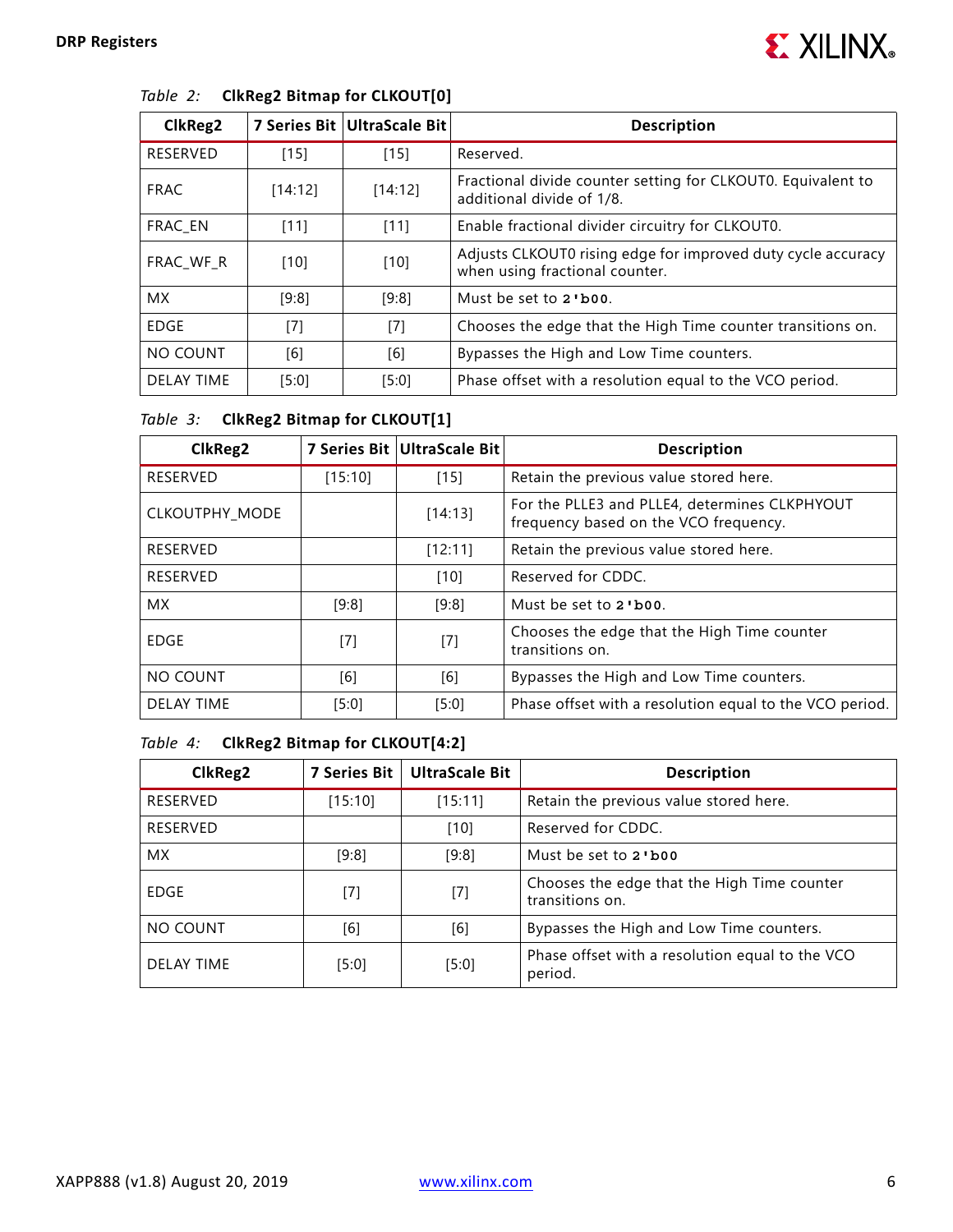

#### <span id="page-6-0"></span>*Table 5:* **ClkReg2 Bitmap for CLKOUT[5] and CLKOUT[0] (Fractional)**

<span id="page-6-3"></span>

| ClkReg2             |         | 7 Series Bit UltraScale Bit | <b>Description</b>                                                                                                                                                                                                                             |
|---------------------|---------|-----------------------------|------------------------------------------------------------------------------------------------------------------------------------------------------------------------------------------------------------------------------------------------|
| RESERVED            | [15:14] |                             | Retain the previous value stored here.                                                                                                                                                                                                         |
| PHASE_MUX_F_CLKOUT0 | [13:11] | [15:13]                     | CLKOUT0 data required when using fractional<br>counter. Chooses an initial phase offset for the<br>falling edge of the clock output. The resolution is<br>equal to 1/8 VCO period. Not available in UltraScale<br>PLLE3 and UltraScale+ PLLE4. |
| FRAC_WF_F_CLKOUT0   | $[10]$  | $[12]$                      | Adjusts CLKOUT0 falling edge for improved duty<br>cycle accuracy when using fractional counter.                                                                                                                                                |
| RESERVED            |         | $[11]$                      | Retain the previous value stored here.                                                                                                                                                                                                         |
| <b>RESERVED</b>     |         | $[10]$                      | Reserved for CDDC.                                                                                                                                                                                                                             |
| МX                  | [9:8]   | [9:8]                       | Must be set to 2 'b00.                                                                                                                                                                                                                         |
| <b>EDGE</b>         | $[7]$   | $[7]$                       | Chooses the edge that the High Time counter<br>transitions on.                                                                                                                                                                                 |
| NO COUNT            | [6]     | [6]                         | Bypasses the High and Low Time counters.                                                                                                                                                                                                       |
| <b>DELAY TIME</b>   | [5:0]   | [5:0]                       | Phase offset with a resolution equal to the VCO<br>period.                                                                                                                                                                                     |

#### <span id="page-6-1"></span>*Table 6:* **ClkReg2 Bitmap for CLKOUT[6] and CLKFBOUT (Fractional)**

| ClkReg2           |         | 7 Series Bit UltraScale Bit | <b>Description</b>                                                                                                                                                                  |
|-------------------|---------|-----------------------------|-------------------------------------------------------------------------------------------------------------------------------------------------------------------------------------|
| <b>RESERVED</b>   | [15:14] |                             | Retain the previous value stored here.                                                                                                                                              |
| PHASE_MUX_F_CLKFB | [13:11] | [15:13]                     | CLKFBOUT data required when using fractional<br>counter. Chooses an initial phase offset for the falling<br>edge of the clock output. The resolution is equal to 1/8<br>VCO period. |
| FRAC_WF_F_CLKFB   | $[10]$  | $[12]$                      | Adjusts CLKFBOUT falling edge for improved duty cycle<br>accuracy when using fractional counter.                                                                                    |
| RESERVED          |         | $[11]$                      | Retain the previous value stored here.                                                                                                                                              |
| <b>RESERVED</b>   |         | $[10]$                      | Reserved for CDDC.                                                                                                                                                                  |
| MX.               | [9:8]   | [9:8]                       | Must be set to 2'b00.                                                                                                                                                               |
| <b>EDGE</b>       | [7]     | $[7]$                       | Chooses the edge that the High Time counter<br>transitions on.                                                                                                                      |
| NO COUNT          | [6]     | [6]                         | Bypasses the High and Low Time counters.                                                                                                                                            |
| <b>DELAY TIME</b> | $[5:0]$ | $[5:0]$                     | Phase offset with a resolution equal to the VCO period.                                                                                                                             |

#### <span id="page-6-2"></span>*Table 7:* **ClkReg2 Bitmap for CLKFBOUT**

| ClkReg2        |         | 7 Series Bit   UltraScale Bit | <b>Description</b>                                                                              |
|----------------|---------|-------------------------------|-------------------------------------------------------------------------------------------------|
| RESERVED       | $[15]$  | $[15]$                        | Retain the previous value stored here.                                                          |
| <b>FRAC</b>    | [14:12] | [14:12]                       | Fractional divide counter setting for CLKFBOUT. Equivalent to<br>additional divide of 1/8.      |
| <b>FRAC EN</b> | [11]    | [11]                          | Enable fractional divider circuitry for CLKFBOUT.                                               |
| FRAC WF R      | $[10]$  | $[10]$                        | Adjusts CLKFBOUT rising edge for improved duty cycle<br>accuracy when using fractional counter. |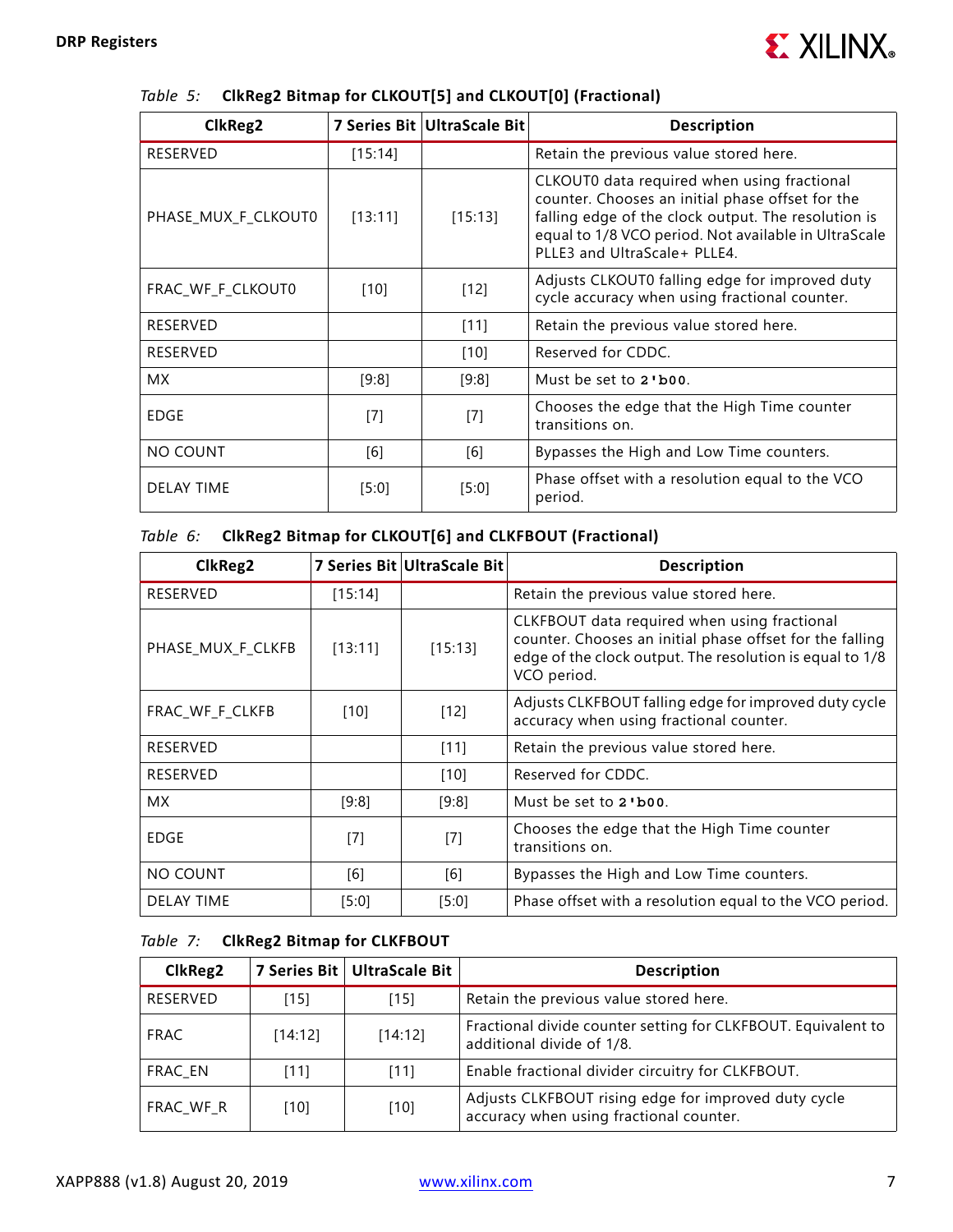

| ClkReg2    |       | 7 Series Bit   UltraScale Bit | <b>Description</b>                                          |
|------------|-------|-------------------------------|-------------------------------------------------------------|
| МX         | [9:8] | [9:8]                         | Must be set to 2'b00.                                       |
| EDGE       | [7]   | [7]                           | Chooses the edge that the High Time counter transitions on. |
| NO COUNT   | [6]   | [6]                           | Bypasses the High and Low Time counters.                    |
| DELAY TIME | [5:0] | [5:0]                         | Phase offset with a resolution equal to the VCO period.     |

*Table 7:* **ClkReg2 Bitmap for CLKFBOUT** *(Cont'd)*

The register bitmap associated with the input divider D is shown in [Table 8](#page-7-0). Only a single register is needed because there is no phase adjustment on the input divider.

#### <span id="page-7-0"></span>*Table 8:* **DivReg Bitmap**

| <b>DivReg</b>   |         | 7 Series Bit   UltraScale Bit | <b>Description</b>                                                           |
|-----------------|---------|-------------------------------|------------------------------------------------------------------------------|
| <b>RESERVED</b> | [15:14] | [15:14]                       | Retain the previous value stored here.                                       |
| <b>EDGE</b>     | [13]    | [13]                          | Chooses the edge that the High Time counter transitions on.                  |
| NO COUNT        | $[12]$  | $[12]$                        | Bypasses the High and Low Time counters.                                     |
| HIGH TIME       | [11:6]  | [11:6]                        | Sets the amount of time in VCO cycles that the clock output<br>remains High. |
| LOW TIME        | [5:0]   | $[5:0]$                       | Sets the amount of time in VCO cycles that the clock output<br>remains Low.  |

Three additional LOCK configuration registers must also be updated based on how the MMCM is programmed. These values are automatically setup by the reference design.

| Table 9: |  | LockReg1 Bitmap |  |
|----------|--|-----------------|--|
|----------|--|-----------------|--|

| LockReg1       |         | 7 Series Bit   UltraScale Bit | <b>Description</b>                                                               |
|----------------|---------|-------------------------------|----------------------------------------------------------------------------------|
| RESERVED       | [15:10] | [15:10]                       | Retain the previous value stored here.                                           |
| LKTABLE[29:20] | [9:0]   | [9:0]                         | These bits are pulled from the lookup table provided in the<br>reference design. |

*Table 10:* **LockReg2 Bitmap**

| LockReg2       |         | 7 Series Bit   UltraScale Bit | <b>Description</b>                                                               |
|----------------|---------|-------------------------------|----------------------------------------------------------------------------------|
| RESERVED       | [15]    | [15]                          | Retain the previous value stored here.                                           |
| LKTABLE[34:30] | [14:10] | [14:10]                       | These bits are pulled from the lookup table provided in the<br>reference design. |
| LKTABLE[9:0]   | [9:0]   | [9:0]                         | These bits are pulled from the lookup table provided in the<br>reference design. |

*Table 11:* **LockReg3 Bitmap**

| LockReg3       |         | 7 Series Bit   UltraScale Bit | <b>Description</b>                                                               |
|----------------|---------|-------------------------------|----------------------------------------------------------------------------------|
| RESERVED       | [15]    | [15]                          | Retain the previous value stored here.                                           |
| LKTABLE[39:35] | [14:10] | [14:10]                       | These bits are pulled from the lookup table provided in the<br>reference design. |
| LKTABLE[19:10] | [9:0]   | [9:0]                         | These bits are pulled from the lookup table provided in the<br>reference design. |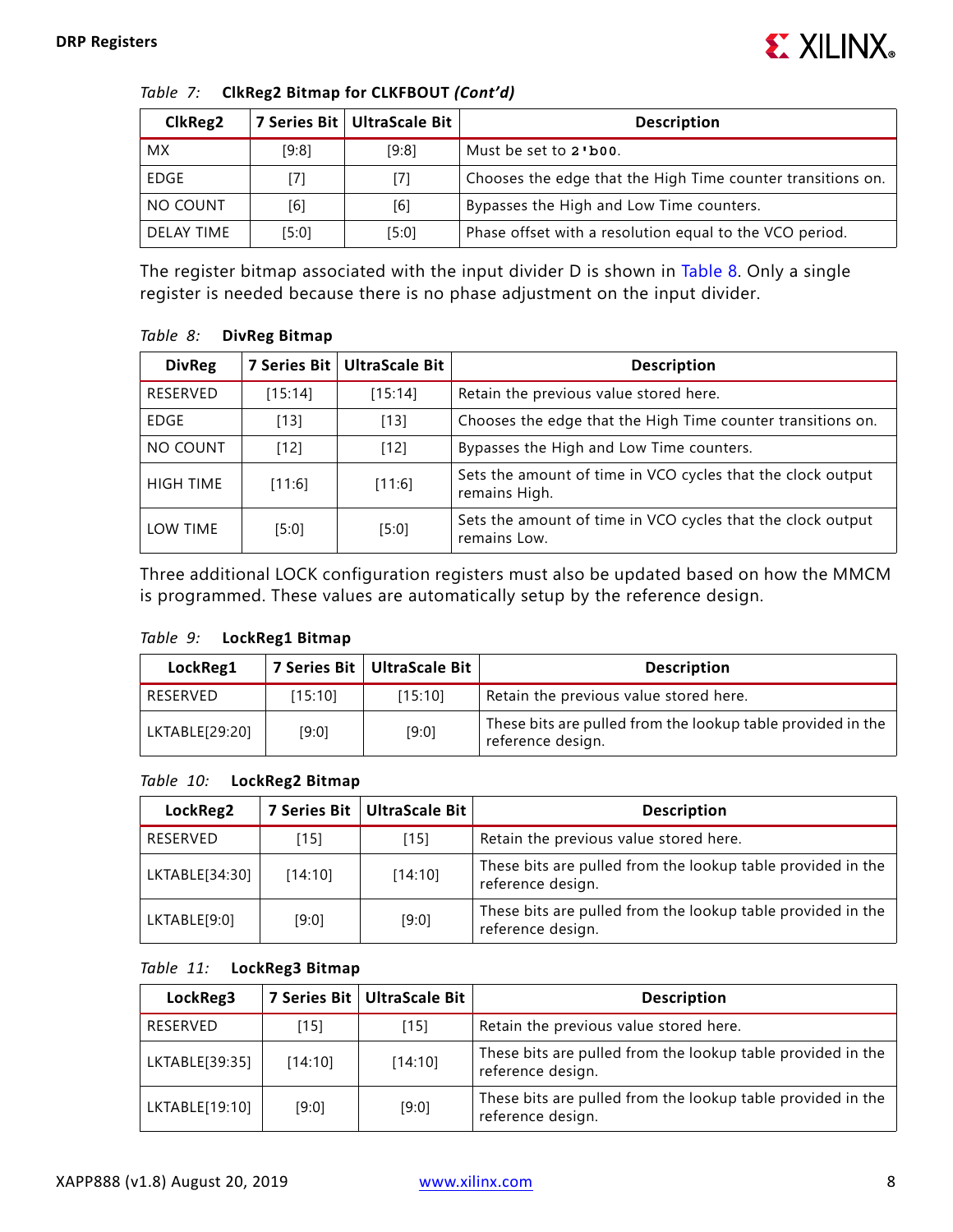

The filter group is composed of 10 bits that are stored on two registers. The register layouts are shown in [Table 12](#page-8-1) and [Table 13](#page-8-2).

| FiltReg1   | 7 Series Bit | UltraScale Bit | <b>Description</b>                                                               |  |
|------------|--------------|----------------|----------------------------------------------------------------------------------|--|
| TABLE[9]   | $[15]$       | $[15]$         | This bit is pulled from the lookup table provided in the<br>reference design.    |  |
| RESERVED   | [14:13]      | [14:13]        | Retain the previous value stored here.                                           |  |
| TABLE[8:7] | [12:11]      | [12:11]        | These bits are pulled from the lookup table provided in the<br>reference design. |  |
| RESERVED   | [10:9]       | [10:9]         | Retain the previous value stored here.                                           |  |
| TABLE[6]   | [8]          | [8]            | This bit is pulled from the lookup table provided in the<br>reference design.    |  |
| RESERVED   | [7:0]        | [7:0]          | Retain the previous value stored here.                                           |  |

<span id="page-8-1"></span>*Table 12:* **FiltReg1 Bitmap**

<span id="page-8-2"></span>*Table 13:* **FiltReg2 Bitmap**

| FiltReg2        | <b>7 Series Bit</b> | <b>UltraScale Bit</b> | <b>Description</b>                                                               |  |
|-----------------|---------------------|-----------------------|----------------------------------------------------------------------------------|--|
| TABLE[5]        | $[15]$              | $[15]$                | This bit is pulled from the lookup table provided in the<br>reference design.    |  |
| <b>RESERVED</b> | [14:13]             | [14:13]               | Retain the previous value stored here.                                           |  |
| TABLE[4:3]      | [12:11]             | [12:11]               | These bits are pulled from the lookup table provided in the<br>reference design. |  |
| <b>RESERVED</b> | [10:9]              | [10:9]                | Retain the previous value stored here.                                           |  |
| TABLE[2:1]      | [8:7]               | [8:7]                 | These bits are pulled from the lookup table provided in the<br>reference design. |  |
| <b>RESERVED</b> | [6:5]               | [6:5]                 | Retain the previous value stored here.                                           |  |
| TABLE[0]        | [4]                 | $[4]$                 | This bit is pulled from the lookup table provided in the<br>reference design.    |  |
| <b>RESERVED</b> | [3:0]               | [3:0]                 | Retain the previous value stored here.                                           |  |

The power bits are stored in one register whose layout is shown in [Table 14.](#page-8-0)

<span id="page-8-0"></span>*Table 14:* **PowerReg Bitmap**

| <b>PowerReg</b> |       | 7 Series Bit   UltraScale Bit | <b>Description</b>                                   |
|-----------------|-------|-------------------------------|------------------------------------------------------|
| <b>POWER</b>    | 15:01 | 15:01                         | These bits must all be set High when performing DRP. |

The DRP register addresses are shown in [Table 15.](#page-8-3)

<span id="page-8-3"></span>*Table 15:* **DRP Address Map**

| <b>Address</b> | Layout  | <b>Description</b>        |
|----------------|---------|---------------------------|
| 0x06           | ClkReg1 | <b>CLKOUT5 Register 1</b> |
| 0x07           | ClkReg2 | <b>CLKOUT5 Register 2</b> |
| 0x08           | ClkReg1 | <b>CLKOUT0 Register 1</b> |
| 0x09           | ClkReg2 | <b>CLKOUTO Register 2</b> |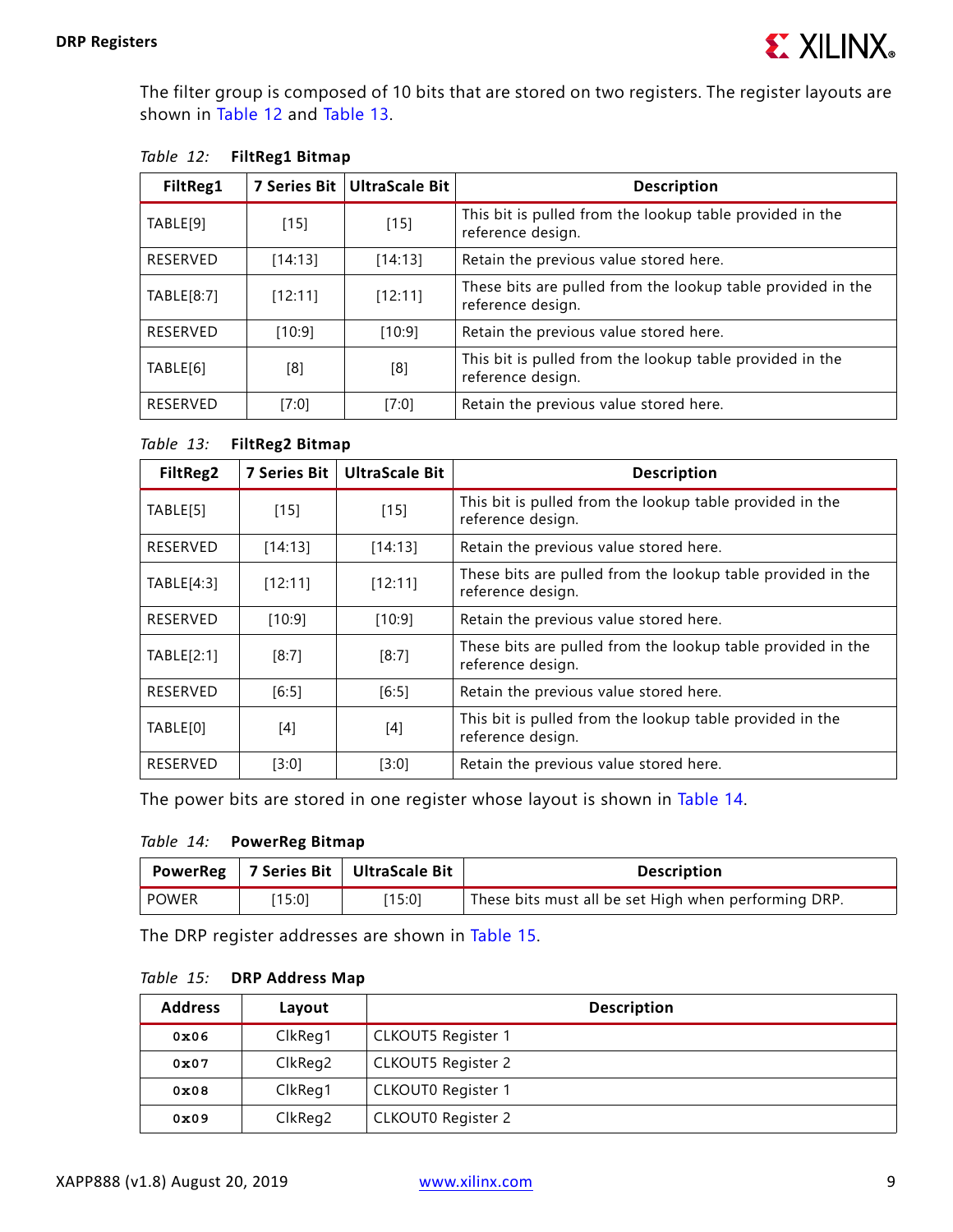

| <b>Address</b> | Layout   | <b>Description</b>                                            |
|----------------|----------|---------------------------------------------------------------|
| 0x0A           | ClkReg1  | CLKOUT1 Register 1                                            |
| 0x0B           | ClkReg2  | <b>CLKOUT1 Register 2</b>                                     |
| 0x0C           | ClkReg1  | CLKOUT2 Register 1 (Not available for PLLE3 or PLLE4)         |
| $0 \times 0$ D | ClkReg2  | CLKOUT2 Register 2 (Not available for PLLE3 or PLLE4)         |
| 0x0E           | ClkReg1  | CLKOUT3 Register 1 (Not available for PLLE3 or PLLE4)         |
| 0x0F           | ClkReg2  | CLKOUT3 Register 2 (Not available for PLLE3 or PLLE4)         |
| 0x10           | ClkReg1  | CLKOUT4 Register 1 (Not available for PLLE3 or PLLE4)         |
| 0x11           | ClkReg2  | CLKOUT4 Register 2 (Not available for PLLE3 or PLLE4)         |
| 0x12           | ClkReg1  | CLKOUT6 Register 1 (Not available for PLLE2, PLLE3, or PLLE4) |
| 0x13           | ClkReg2  | CLKOUT6 Register 2 (Not available for PLLE2, PLLE3, or PLLE4) |
| 0x14           | ClkReg1  | <b>CLKFBOUT Register 1</b>                                    |
| 0x15           | ClkReg2  | <b>CLKFBOUT Register 2</b>                                    |
| 0x16           | DivReg   | <b>DIVCLK Register</b>                                        |
| 0x18           | LockReg1 | Lock Register 1                                               |
| 0x19           | LockReg2 | Lock Register 2                                               |
| 0x1A           | LockReg3 | Lock Register 3                                               |
| 0x27           | PowerReg | Power Register (UltraScale and UltraScale+)                   |
| 0x28           | PowerReg | Power Register (7 series)                                     |
| 0x4E           | FiltReg1 | Filter Register 1                                             |
| 0x4F           | FiltReg2 | Filter Register 2                                             |

*Table 15:* **DRP Address Map** *(Cont'd)*

## <span id="page-9-0"></span>**Reference Design**

The reference design files include a Verilog MMCM and PLL reconfiguration module. This module uses only a small number of slices, comprising the reconfiguration logic and state memory.

The reference design drives the DRP port with a state machine that addresses the MMCM, reads the previous value, masks the bits that need to be changed, sets the new value, and finally writes the value to the MMCM DRP port. The addresses, masks, and new values are stored in a pre-initialized ROM that is filled during elaboration in synthesis. The ROM initialization is done with constant functions provided with the reference design.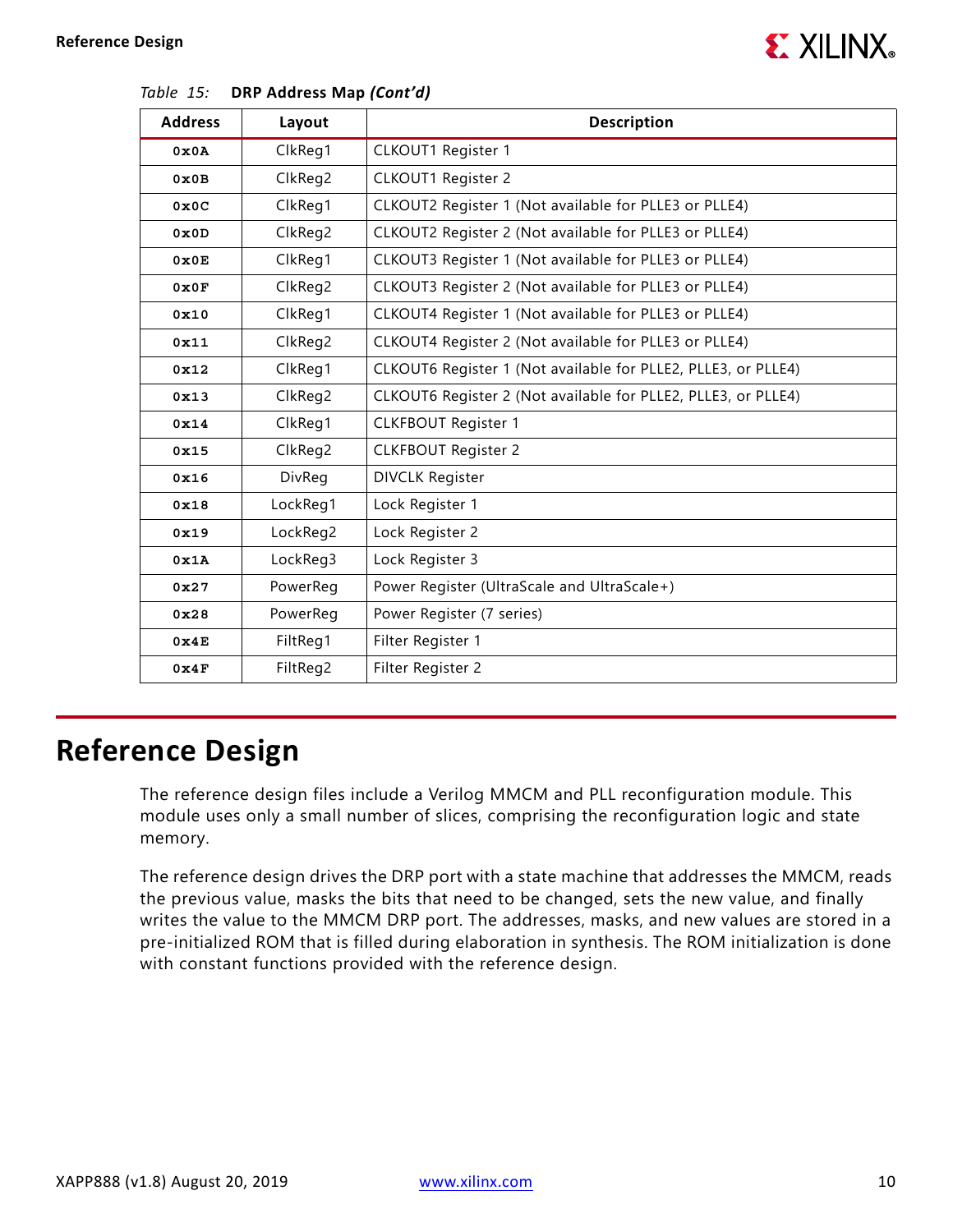

<span id="page-10-0"></span>[Figure 2](#page-10-0) is a block diagram of the reconfiguration module.



*Figure 2:* **MMCM\_DRP Internal Block Diagram**

The mmcm drp.v module contains the state machine and ROM, and calls the constant functions which are provided in  $mmcm$  drp func.h.

<span id="page-10-1"></span>[Figure 3](#page-10-1) shows an example of a block diagram of the system with the mancme2 adv primitive and the mmcm drp modules attached.



*Figure 3:* **Reference Design Block Diagram**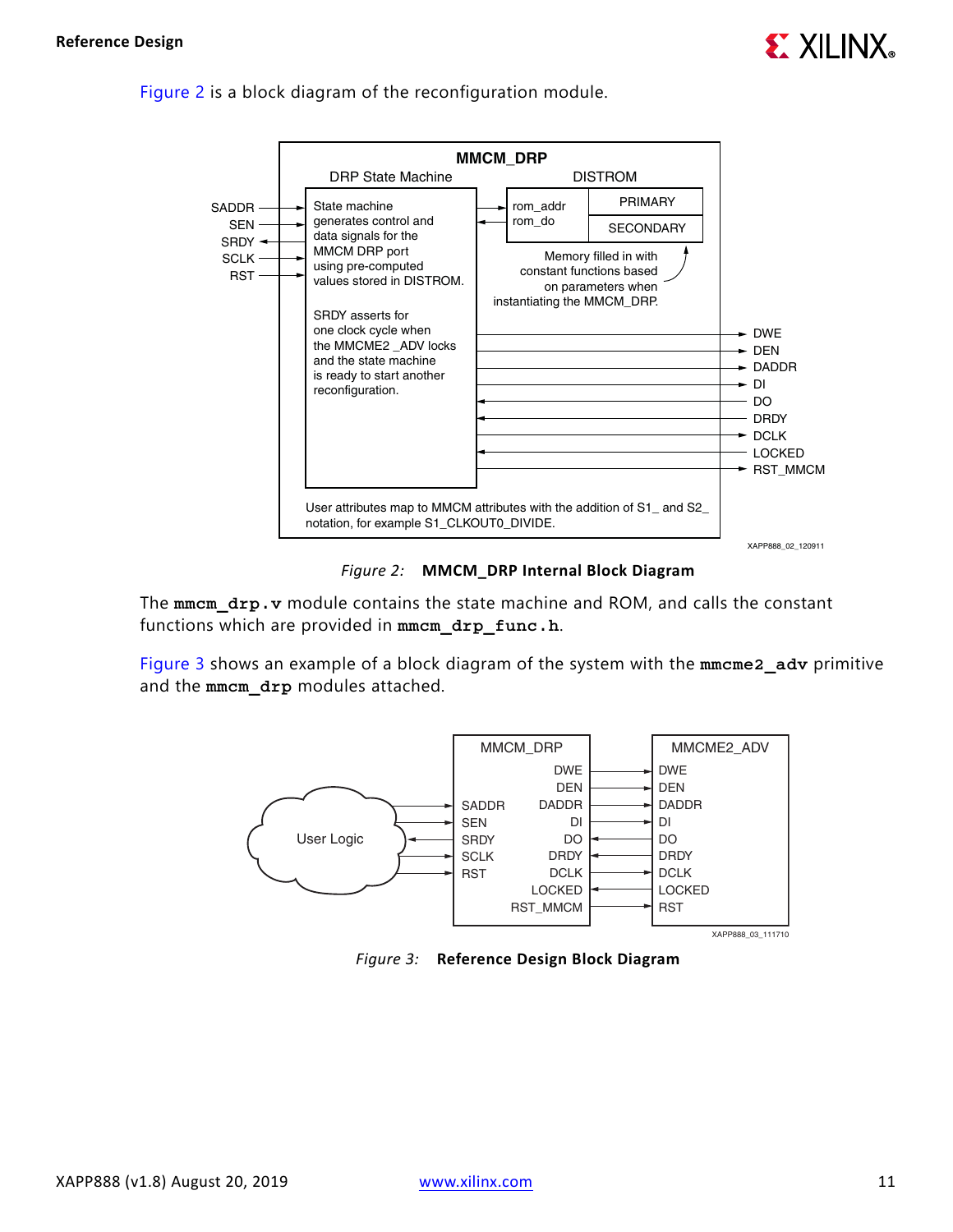

WAIT A DRDY  $\vert$  <always>

BITMASK DRDY = 1

BITSET | <always>

WRITE | <always>

WAIT DRDY | <always>

 $DRDY = 1$ 

ADDRESS  $(state_count > 0)$ 

## **DRP State Machine**

The DRP state machine is composed of the nine states shown in [Table 16.](#page-11-0) It controls all of the signals from the mmcm drp module.

| <b>State</b>   | <b>Description</b>                                                                                                  | <b>Next State</b> | <b>Transition</b><br>Condition |
|----------------|---------------------------------------------------------------------------------------------------------------------|-------------------|--------------------------------|
| <b>RESTART</b> | This state is entered whenever the SRST<br>pin is asserted or if the current_state goes<br>into an undefined state. | WAIT_LOCK         | $SRST = 0$                     |
| WAIT_LOCK      | This state waits for the lock signal from<br>the MMCM to assert. When lock is<br>asserted, $SRDY = 1$ .             | WAIT SEN          | $LOCK = 1$                     |
| WAIT SEN       | This state waits for SEN to be asserted and<br>sets the appropriate ROM address<br>according to SADDR.              | ADDRESS           | $SEN = 1$                      |

the DRDY signal.

ROM.

This state is entered from either

This state is always entered from

This state is always entered from BITMASK. It performs a bitwise OR with the bitset stored in the ROM and the output from the BITMASK operation.

This state asserts DEN, DWE, and

RST\_MMCM. It updates the state counter which is used to keep track of the number of register writes needed to perform one

WAIT\_SEN or from WAIT\_DRDY. The state sets DADDR according to the current value stored in the ROM and asserts DEN.

ADDRESS. It waits for the MMCM to assert

This state is entered from WAIT\_A\_DRDY. It performs a bitwise AND on DO from the MMCM with the mask value stored in the

<span id="page-11-0"></span>*Table 16:* **DRP States**

ADDRESS

BITMASK

BITSET

**WRITE** 

WAIT A DRDY

The operations that must be implemented to reconfigure one value in the MMCM are: the MMCM. WAIT\_LOCK  $(state_count \leq 0)$ 

- Assert RST to the MMCM (do not deassert)
- Set DADDR on the MMCM and assert DEN for one clock cycle
- Wait for the DRDY signal to assert from the MMCM

full reconfiguration.

WAIT\_DRDY This state waits for DRDY to assert from

- Perform a bitwise AND between the DO port and the MASK (DI = DO and MASK)
- Perform a bitwise OR between the DI signal and the BITSET (DI = DI | BITSET)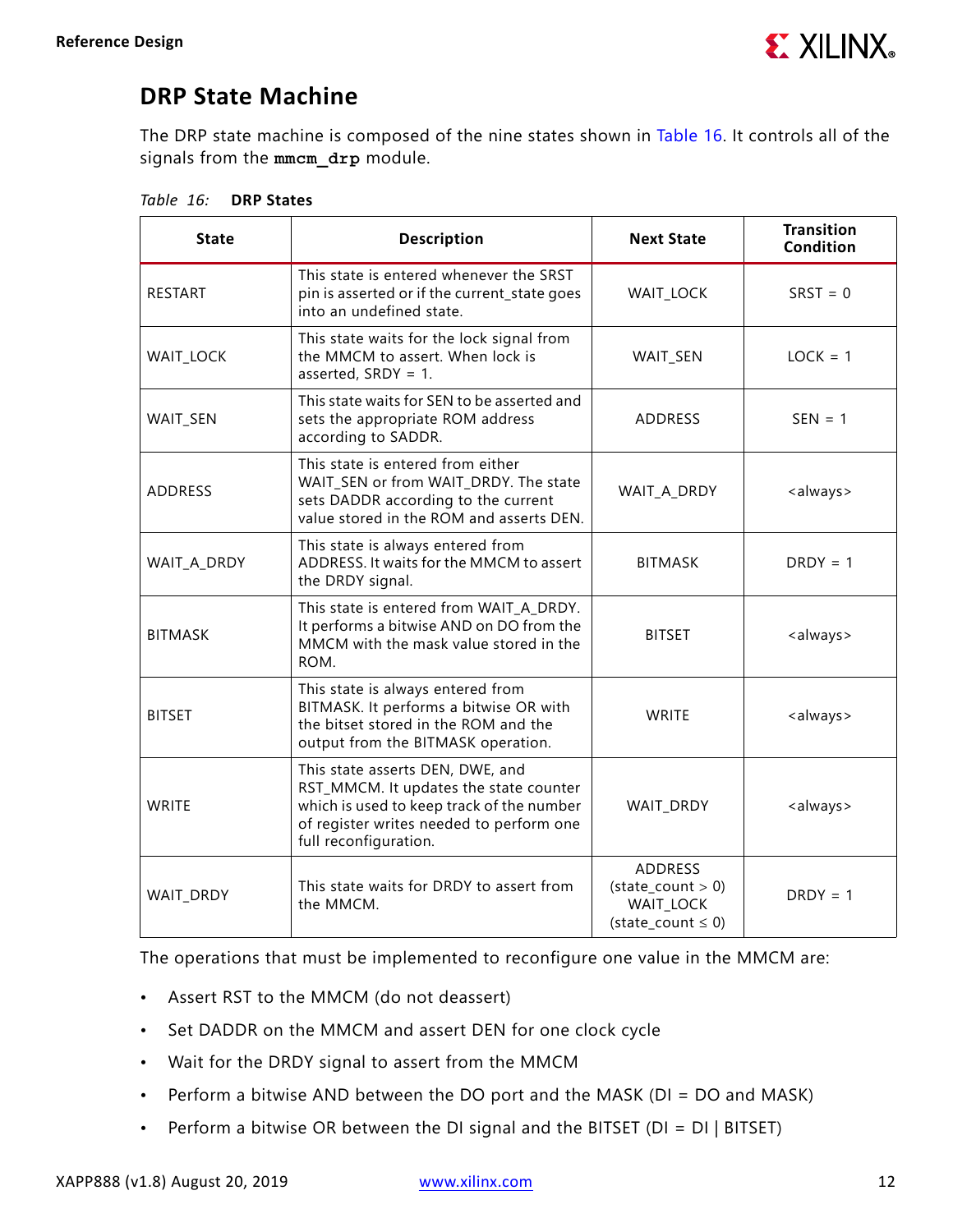

- Assert DEN and DWE on the MMCM for one clock cycle
- Wait for the DRDY signal to assert from the MMCM
- Deassert RST to the MMCM
- Wait for MMCM to lock

### <span id="page-12-0"></span>**Reconfiguration Module Ports and Attributes**

The reconfiguration module is composed of the ports shown in [Table 17](#page-12-1).

| Port          | <b>Direction</b> | <b>Description</b>                                                                                                                                                                            |
|---------------|------------------|-----------------------------------------------------------------------------------------------------------------------------------------------------------------------------------------------|
| SADDR         | Input            | This port chooses the state to reconfigure the MMCM to. A value of 0<br>corresponds to state 1; a value of 1 corresponds to state 2.                                                          |
| <b>SEN</b>    | Input            | This port enables the reconfiguration state machine. Reconfiguration<br>is triggered if this port is asserted at a rising SCLK edge.                                                          |
| <b>SCLK</b>   | Input            | This is the clock for the reconfiguration module. It is passed through<br>to the DCLK output.                                                                                                 |
| <b>RST</b>    | Input            | This resets the state machine and the downstream MMCM.                                                                                                                                        |
| <b>SRDY</b>   | Output           | This port asserts for one clock cycle at the end of a reconfiguration<br>sequence. It is to be used to notify the user that a new reconfiguration<br>can be started.                          |
| DO[15:0]      | Input            | This port should be directly attached to the MMCM DO port. It is used<br>to read register values from the MMCM.                                                                               |
| <b>DRDY</b>   | Input            | This port should be directly attached to the MMCM DRDY port. It is<br>used to notify the reference design when the MMCM is ready to read<br>or write a new value.                             |
| <b>LOCKED</b> | Input            | This port should be directly attached to the MMCM LOCKED port. It is<br>used to notify the reference design that the MMCM is locked and to<br>then transition from the WAIT LOCK state.       |
| <b>DWE</b>    | Output           | This port should be directly attached to the MMCM DWE port. It is<br>used to enable a register write.                                                                                         |
| <b>DEN</b>    | Output           | This port should be directly attached to the MMCM DEN port. It is<br>used to initiate a register read or write.                                                                               |
| DADDR[6:0]    | Output           | This port should be directly attached to the MMCM DADDR port. It is<br>used to address a register location for reads or writes.                                                               |
| DI[15:0]      | Output           | This port should be directly attached to the MMCM DI port. It is used<br>to output a new register value for writes.                                                                           |
| <b>DCLK</b>   | Output           | This port should be directly attached to the MMCM DCLK port. It is<br>used to clock the reconfiguration port on the MMCM. It is the SCLK<br>forwarded out of the MMCM reconfiguration module. |
| RST_MMCM      | Output           | This port should be directly attached to the MMCM RST port. It is used<br>to reset the MMCM during a reconfiguration or when the RST input<br>port is asserted.                               |

<span id="page-12-1"></span>*Table 17:* **Dynamic Reconfiguration Ports**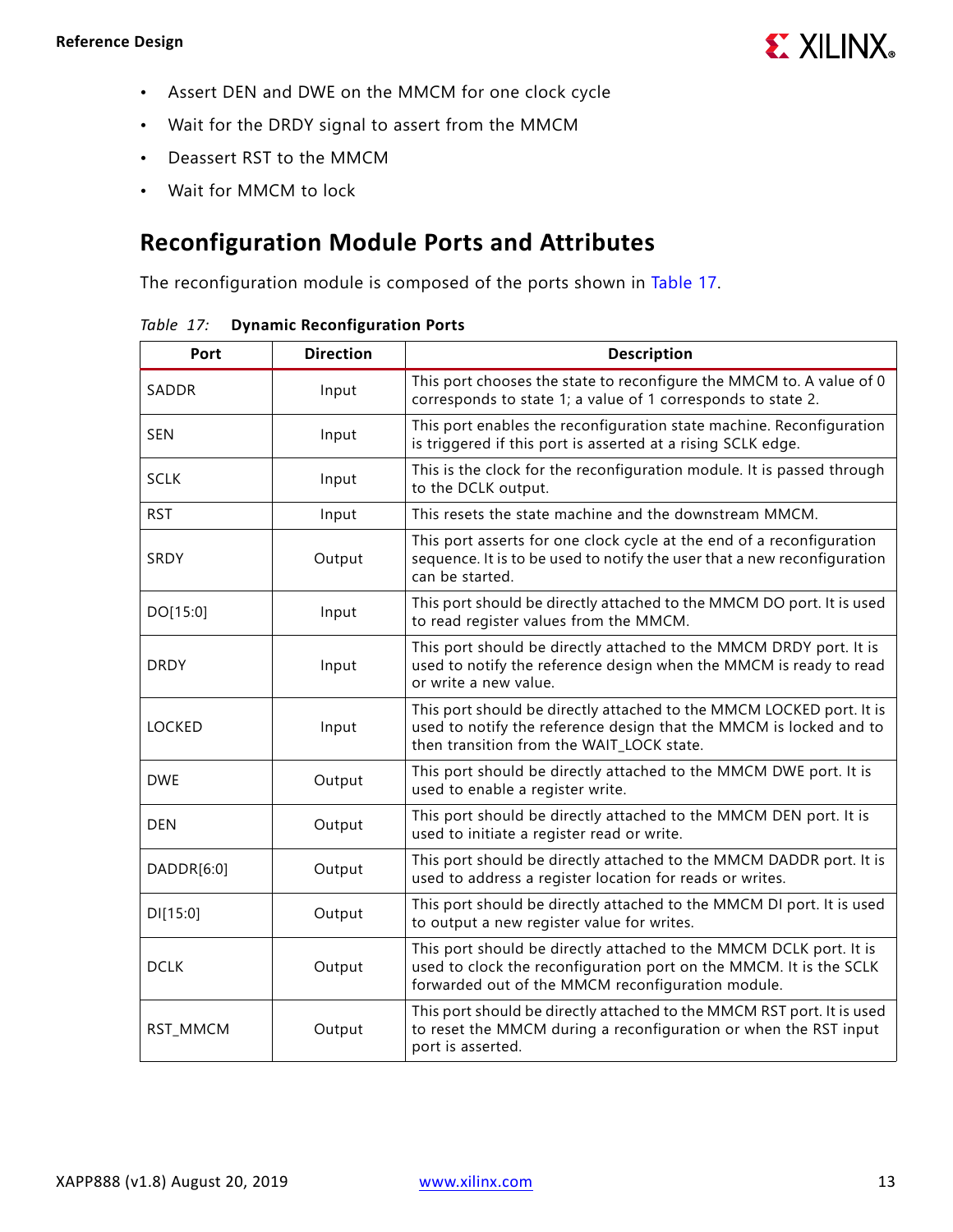

The reconfiguration module also has the attributes shown in [Table 18.](#page-13-0) The MMCM\_DRP attributes correlate with the standard MMCM primitive attributes with some slight naming differences.

| <b>Attribute</b> | <b>Description</b>                                                                                       | <b>Valid Format Values</b>                                                                                                                                                                                                           |
|------------------|----------------------------------------------------------------------------------------------------------|--------------------------------------------------------------------------------------------------------------------------------------------------------------------------------------------------------------------------------------|
| CLKFBOUT_MULT    | This attribute modifies the input clock<br>multiplier to change the VCO output<br>frequency of the MMCM. | Consult the appropriate user guide<br>for the valid integer ranges.                                                                                                                                                                  |
| CLKFBOUT_PHASE   | Modifies the phase of the input clock.<br>This affects all of the MMCM outputs.                          | Integer values multiplied by 1,000. For<br>example, a 45° phase shift would be<br>45,000.                                                                                                                                            |
| CLKFBOUT_FRAC    | <b>CLKFBOUT fractional divide value</b>                                                                  | This can be from 0 to 875. This<br>represents the fractional multiply<br>multiplied by 1000. For example<br>CLKFBOUT_DIVIDE(8) and<br>CLKFBOUT_FRAC(125) results in a<br>fractional multiply of 8.125. Only<br>applies to the MMCMs. |
| CLKFBOUT_FRAC_EN | CLKFBOUT enable for fractional divide                                                                    | If 1, the fractional divide algorithm is<br>used to calculate register settings. If<br>0, default calculation is used and<br>CLKFBOUT_FRAC is ignored.                                                                               |
| CLKOUTPHY_MODE   | Determines CLKOUTPHY frequency<br>based on the VCO frequency                                             | VCO_2X, VCO, VCO_HALF. Only<br>applies to PLLE3 and PLLE4.                                                                                                                                                                           |
| <b>BANDWIDTH</b> | Sets the bandwidth setting of the<br>MMCM.                                                               | OPTIMIZED, HIGH, LOW, or POSTCRC.<br>POSTCRC is only available for<br>UltraScale components and when<br>used in combination with a SEM IP<br>core.                                                                                   |
| DIVCLK_DIVIDE    | Sets the divide value for the DIVCLK<br>output.                                                          | Consult the appropriate user guide<br>for the valid integer ranges.                                                                                                                                                                  |
| CLKOUT0_DIVIDE   | CLKOUT0 output divide value.                                                                             | 1-128; Integer values only.                                                                                                                                                                                                          |
| CLKOUT0_PHASE    | CLKOUT0 output phase value.                                                                              | Integer values multiplied by 1,000. For<br>example, a 45° phase shift would be<br>45,000.                                                                                                                                            |
| CLKOUT0_FRAC     | CLKOUT0 fractional divide value                                                                          | This can be from 0 to 875. This<br>represents the fractional divide<br>multiplied by 1000. For example,<br>CLKOUT0_DIVIDE(8) and<br>CLKOUT0_FRAC(125) result in a<br>fractional divide of 8.125. Only applies<br>to the MMCMs.       |
| CLKOUT0_FRAC_EN  | CLKOUT0 enable for fractional divide                                                                     | If 1, the fractional algorithm is used to<br>calculate register settings. If 0, the<br>default calculation is used and<br>CLKOUT0_FRAC is ignored.                                                                                   |
| CLKOUT0_DUTY     | Changes the CLKOUT0 duty cycle Low<br>time.                                                              | Integer values multiplied by 100,000.<br>For example, a 0.60 duty cycle would<br>be 60,000.                                                                                                                                          |
| CLKOUT1_DIVIDE   | CLKOUT1 output divide value.                                                                             | 1-128; Integer values only.                                                                                                                                                                                                          |

<span id="page-13-0"></span>

|  |  | Table 18: Dynamic Reconfiguration Attributes |
|--|--|----------------------------------------------|
|--|--|----------------------------------------------|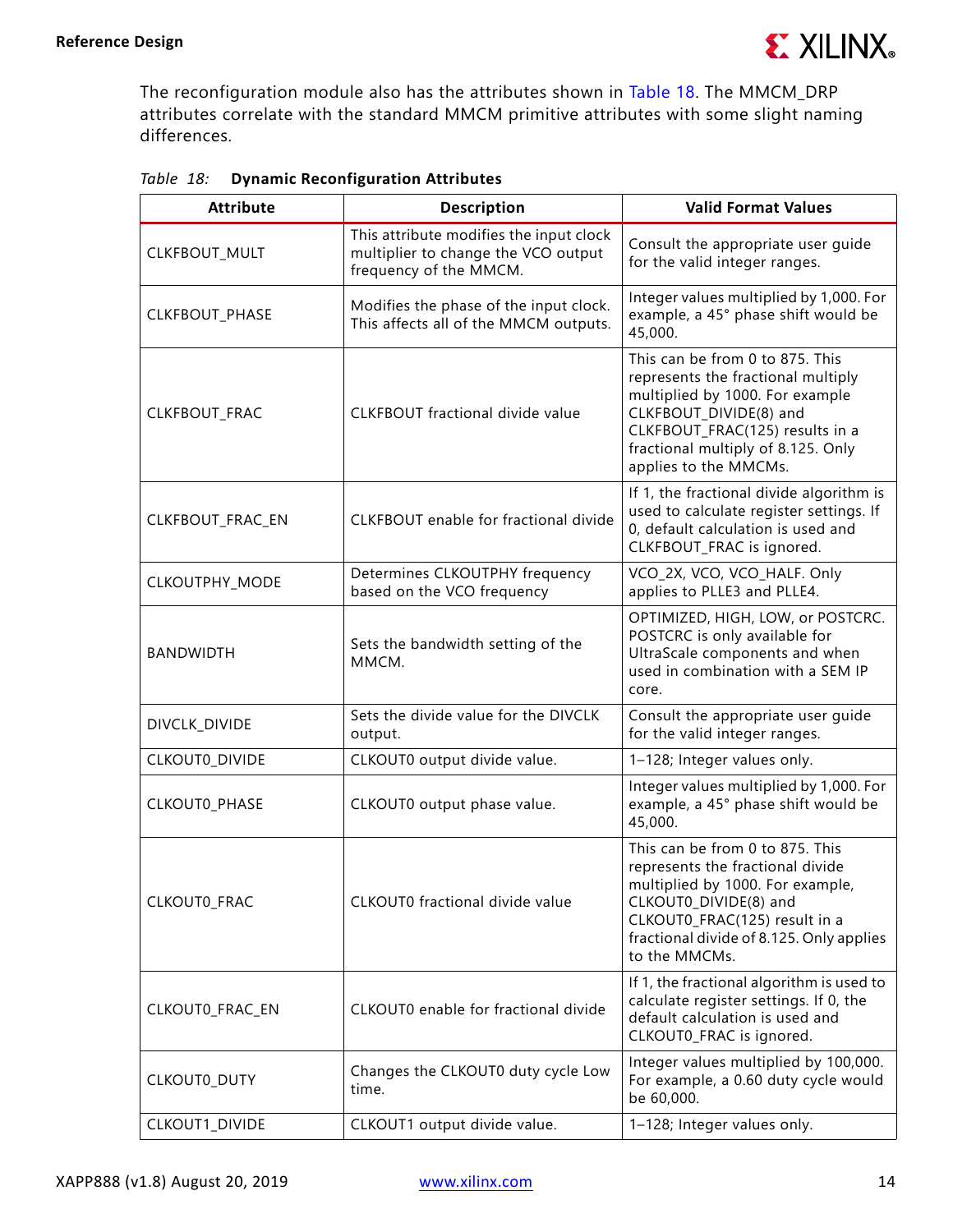

*Table 18:* **Dynamic Reconfiguration Attributes** *(Cont'd)*

| <b>Attribute</b>    | <b>Description</b>                                                 | <b>Valid Format Values</b>                                                                  |
|---------------------|--------------------------------------------------------------------|---------------------------------------------------------------------------------------------|
| CLKOUT1_PHASE       | CLKOUT1 output phase value.                                        | Integer values multiplied by 1,000. For<br>example, a 45° phase shift would be<br>45,000.   |
| CLKOUT1_DUTY        | Changes the CLKOUT1 duty cycle Low<br>time.                        | Integer values multiplied by 100,000.<br>For example, a 0.60 duty cycle would<br>be 60,000. |
| CLKOUT2_DIVIDE      | CLKOUT2 output divide value.                                       | 1-128; Integer values only.                                                                 |
| CLKOUT2_PHASE       | CLKOUT2 output phase value.                                        | Integer values multiplied by 1,000. For<br>example, a 45° phase shift would be<br>45,000.   |
| CLKOUT2_DUTY        | Changes the CLKOUT2 duty cycle Low<br>time.                        | Integer values multiplied by 1,000. For<br>example, a 60/40 duty cycle would be<br>60,000.  |
| CLKOUT3_DIVIDE      | CLKOUT3 output divide value<br>(MMCMs and PLLE2 only).             | 1-128; Integer values only.                                                                 |
| CLKOUT3_PHASE       | CLKOUT3 output phase value<br>(MMCMs and PLLE2 only).              | Integer values multiplied by 1,000. For<br>example, a 45° phase shift would be<br>45,000.   |
| <b>CLKOUT3 DUTY</b> | Changes the CLKOUT3 duty cycle Low<br>time (MMCMs and PLLE2 only). | Integer values multiplied by 100,000.<br>For example, a 0.60 duty cycle would<br>be 60,000. |
| CLKOUT4_DIVIDE      | CLKOUT4 output divide value<br>(MMCMs and PLLE2 only).             | 1-128; Integer values only.                                                                 |
| CLKOUT4_PHASE       | CLKOUT4 output phase value<br>(MMCMs and PLLE2 only).              | Integer values multiplied by 1,000. For<br>example, a 45° phase shift would be<br>45,000.   |
| CLKOUT4_DUTY        | Changes the CLKOUT4 duty cycle Low<br>time (MMCMs and PLLE2 only). | Integer values multiplied by 100,000.<br>For example, a 0.60 duty cycle would<br>be 60,000. |
| CLKOUT5_DIVIDE      | CLKOUT5 output divide value<br>(MMCMs and PLLE2 only).             | 1-128; Integer values only.                                                                 |
| CLKOUT5_PHASE       | CLKOUT5 output phase value<br>(MMCMs and PLLE2 only).              | Integer values multiplied by 1,000. For<br>example, a 45° phase shift would be<br>45,000.   |
| <b>CLKOUT5 DUTY</b> | Changes the CLKOUT5 duty cycle Low<br>time (MMCMs and PLLE2 only). | Integer values multiplied by 100,000.<br>For example, a 0.60 duty cycle would<br>be 60,000. |
| CLKOUT6_DIVIDE      | CLKOUT6 output divide value. (MMCM<br>only).                       | 1-128; Integer values only.                                                                 |
| CLKOUT6_PHASE       | CLKOUT6 output phase value. (MMCM<br>only).                        | Integer values multiplied by 1,000. For<br>example, a 45° phase shift would be<br>45,000.   |
| CLKOUT6_DUTY        | Changes the CLKOUT6 duty cycle Low<br>time. (MMCM only).           | Integer values multiplied by 100,000.<br>For example, a 0.60 duty cycle would<br>be 60,000. |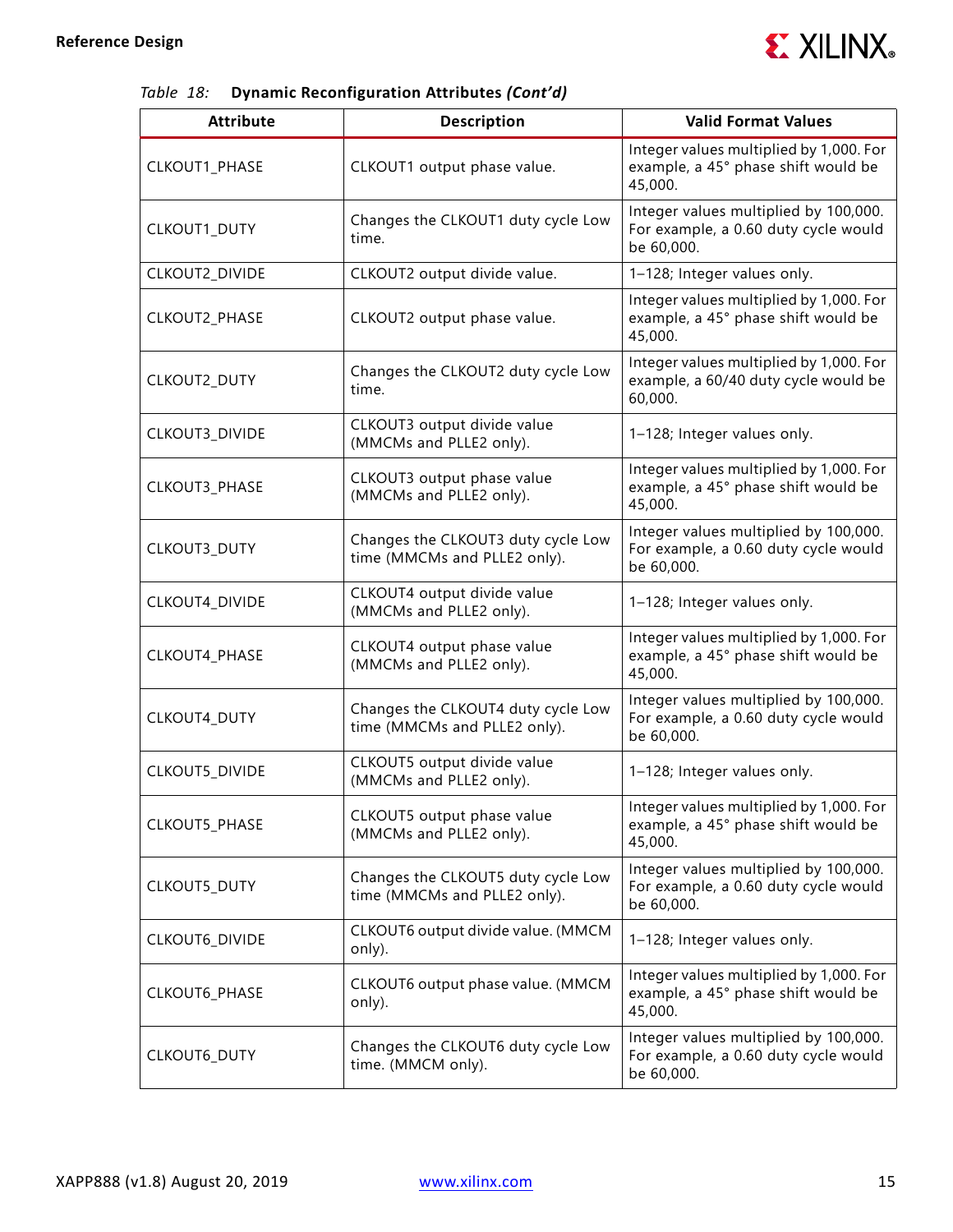# <span id="page-15-0"></span>**Using the Reference Design**

## <span id="page-15-2"></span>**Design Functionality**

The  $mmcm$   $\alpha$   $\alpha$  file has been written with two available reconfigurable states. They are denoted with an S1 or S2 before each of the attributes in [Table 18.](#page-13-0) The parameters within each state can be modified independently. Additional states can be added or register writes removed as covered in the [Design Modification](#page-15-1) section.

To change between the two states, first wait for SRDY to be asserted. When SRDY has been asserted, the state machine is ready to begin reconfiguration. The SADDR port specifies which state is loaded into the MMCM using the DRP port. In an unmodified design, a 0 loads state 1 and a 1 loads state 2. Pulsing SEN for one clock cycle triggers the reconfiguration and loads all attributes set in the MMCM DRP design. Once the reconfiguration is complete, the SRDY port is asserted and the MMCM is in its newly reconfigured state.

## <span id="page-15-1"></span>**Design Modification**

The reference design is intended to be modified to suit the specific needs of a design. The process of doing these changes is left to the user, but there are a couple of common needs that warrant some general instructions on the modification process. It should be noted that the header file mmcm\_drp\_func.h should *not* be changed. The file mmcm\_drp.v is the primary file where design-specific modifications should be done. To perform design modifications, it is expected that the user has become intimately familiar with the functionality of the reconfiguration interface in  $m m c m d r p \cdot v$  by reading through the provided source.

The first common situation is to retain the previous CLKOUT# configuration for both states. For example, if it is desired to retain the previous configuration of CLKOUT4,  $mmcm$   $\text{drp.v}$  must be modified in two locations.

- The ROM initialization must be modified to remove the two CLKOUT4 registers. This requires removing the entries that modify the  $0x10$  and  $0x11$  registers on the MMCM. When the register entries have been removed, the ROM initialization must be changed so that the initialization addresses are sequential.
- Because two registers have been removed from the ROM initialization, STATE\_COUNT\_CONST must be updated to reflect the two fewer register writes.

A second potential design modification is to add a third state to the reference design. To do this, everything that contains an  $S#$  (where # is a number) must be replicated to create an  $S_2$ set of parameters, constant function calls, and ROM initializations. The SADDR port must be updated to be a vector allowing the third state to be addressed, and the WAIT\_SEN state must be updated to include the ability to set the initial ROM reconfiguration address based on SADDR.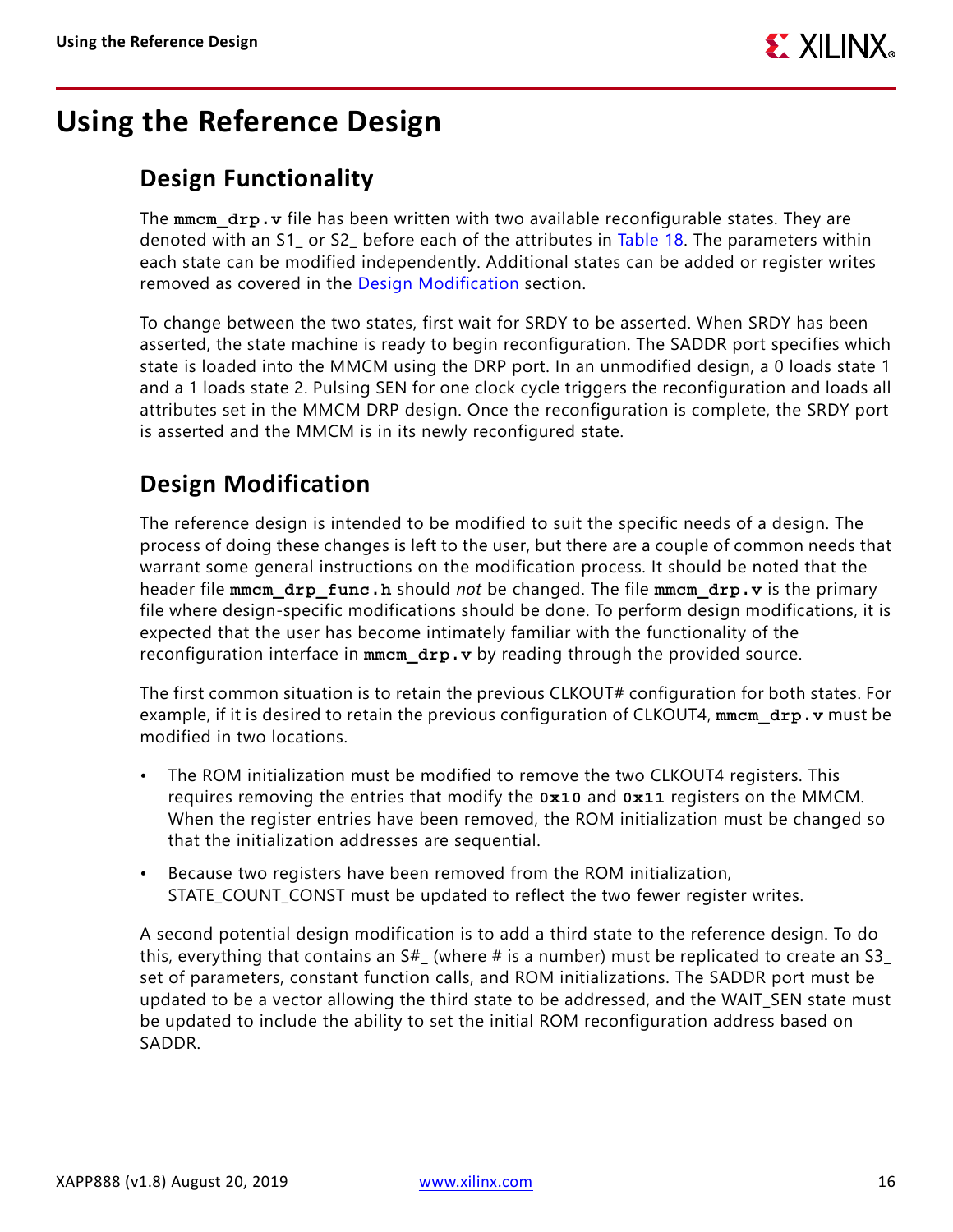## <span id="page-16-2"></span>**Design Verification**

The reference design was verified in hardware and with simulation. This ensures that the simulation models and the hardware functionality are equivalent. The verification process chose a number of corner cases for reconfiguration along with some standard configurations to verify that the calculations worked across each scenario. The functions that calculate the various bit settings have also gone through a complete analysis to ensure they match the calculations performed by the Vivado® tools during implementation.

## <span id="page-16-3"></span>**Conclusion**

This application note and reference design provide a complete implementation of the MMCM DRP functionality. Due to its modular nature, the design can be used as a full solution for DRP or can be easily extended to support additional reconfiguration states. The design also consumes a minimal amount of resources.

# **Reference Design Additional Information**

#### <span id="page-16-1"></span>**Files**

The reference design files can be downloaded from:

<https://secure.xilinx.com/webreg/clickthrough.do?cid=179222>

## **Characteristics**

The reference design characteristics are summarized in [Table 19](#page-16-0).

<span id="page-16-0"></span>*Table 19:* **Reference Design Matrix**

| Parameter                                                                                                                          | <b>Description</b>                               |  |  |  |
|------------------------------------------------------------------------------------------------------------------------------------|--------------------------------------------------|--|--|--|
| General:                                                                                                                           |                                                  |  |  |  |
| Developer Name                                                                                                                     | Jim Tatsukawa                                    |  |  |  |
| Target devices                                                                                                                     | 7 series, UltraScale, and<br>UltraScale+ devices |  |  |  |
| Source code provided                                                                                                               | Yes                                              |  |  |  |
| Source code format                                                                                                                 | Verilog                                          |  |  |  |
| Design uses code/IP from existing Xilinx application<br>note/reference designs, CORE Generator <sup>™</sup> software, or 3rd party | No                                               |  |  |  |
| Simulation:                                                                                                                        |                                                  |  |  |  |
| Functional simulation performed                                                                                                    | Yes                                              |  |  |  |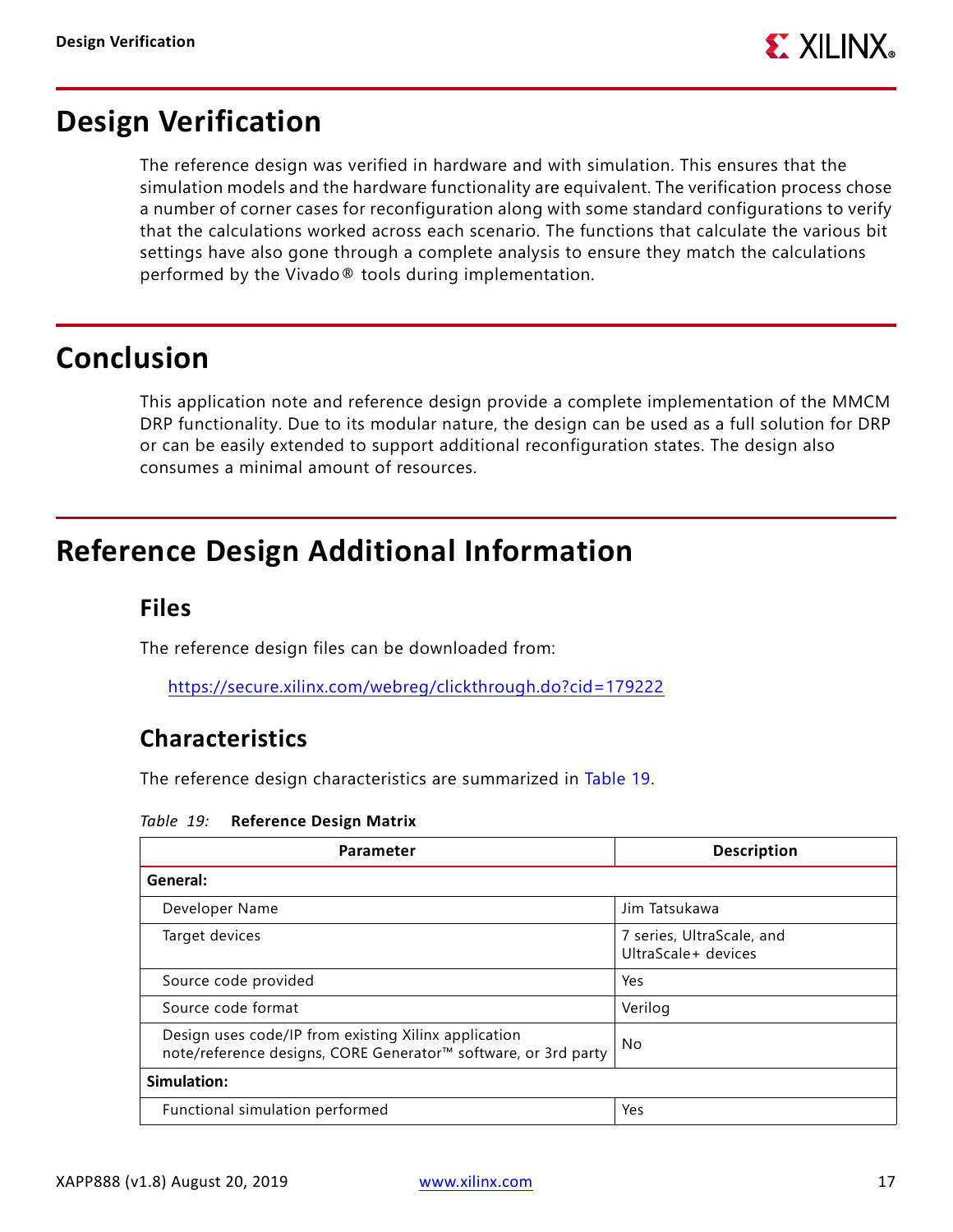

#### *Table 19:* **Reference Design Matrix** *(Cont'd)*

| Parameter                                            | <b>Description</b>                  |  |  |  |
|------------------------------------------------------|-------------------------------------|--|--|--|
| Timing simulation performed                          | Yes                                 |  |  |  |
| Testbench used for functional and timing simulations | Yes                                 |  |  |  |
| Testbench format                                     | Verilog                             |  |  |  |
| Simulator software/ version used                     | Vivado simulator                    |  |  |  |
| Implementation:                                      |                                     |  |  |  |
| Synthesis software tools/version used                | Vivado 2014.1-2019.1                |  |  |  |
| Implementation software tools /versions used         | Vivado 2014.1-2019.1                |  |  |  |
| Static timing analysis performed                     | Yes                                 |  |  |  |
| <b>Hardware Verification:</b>                        |                                     |  |  |  |
| Hardware verified                                    | Yes                                 |  |  |  |
| Hardware platform used for verification              | <b>FPGA Characterization Boards</b> |  |  |  |

#### <span id="page-17-2"></span>**Device Utilization**

The reference design device utilization is summarized in [Table 20](#page-17-0).

#### <span id="page-17-0"></span>*Table 20:* **Device Utilization for MMCM\_DRP**

| <b>Parameters</b>                    | <b>Specification/Details</b> |
|--------------------------------------|------------------------------|
| Device Utilization without Testbench | Note 1                       |
| <b>HDL Language Support</b>          | Verilog                      |

#### **Notes:**

<span id="page-17-1"></span>1. Consult the Vivado tools utilization report.

# **Revision History**

The following table shows the revision history for this document:

| Date       | <b>Version</b> | <b>Revision</b>                                                                                                                                                                                                                                                                                                                                                                                                                                                                                                                                         |
|------------|----------------|---------------------------------------------------------------------------------------------------------------------------------------------------------------------------------------------------------------------------------------------------------------------------------------------------------------------------------------------------------------------------------------------------------------------------------------------------------------------------------------------------------------------------------------------------------|
| 01/04/2012 | 1.0            | Initial Xilinx release.                                                                                                                                                                                                                                                                                                                                                                                                                                                                                                                                 |
| 05/22/2012 | 1.1            | Updated reference design file (Files).                                                                                                                                                                                                                                                                                                                                                                                                                                                                                                                  |
| 08/07/2013 | 1.2            | Updated third paragraph of Summary and second paragraph of Introduction.<br>Updated number of user-accessible configuration bit groups and added<br>fractional group to MMCM and PLL Configuration Bit Groups. Added Fractional<br>Group. Updated Table 2, and added Table 3 through Table 7. In Table 18,<br>updated CLKFBOUT_MULT and DIVCLK_DIVIDE, and added CLKFBOUT_FRAC,<br>CLKFBOUT_FRAC_EN, CLKOUT0_FRAC, and CLKOUT0_FRAC_EN. Updated<br>second bullet in Design Modification. Updated Simulation and Implementation<br>sections of Table 20. |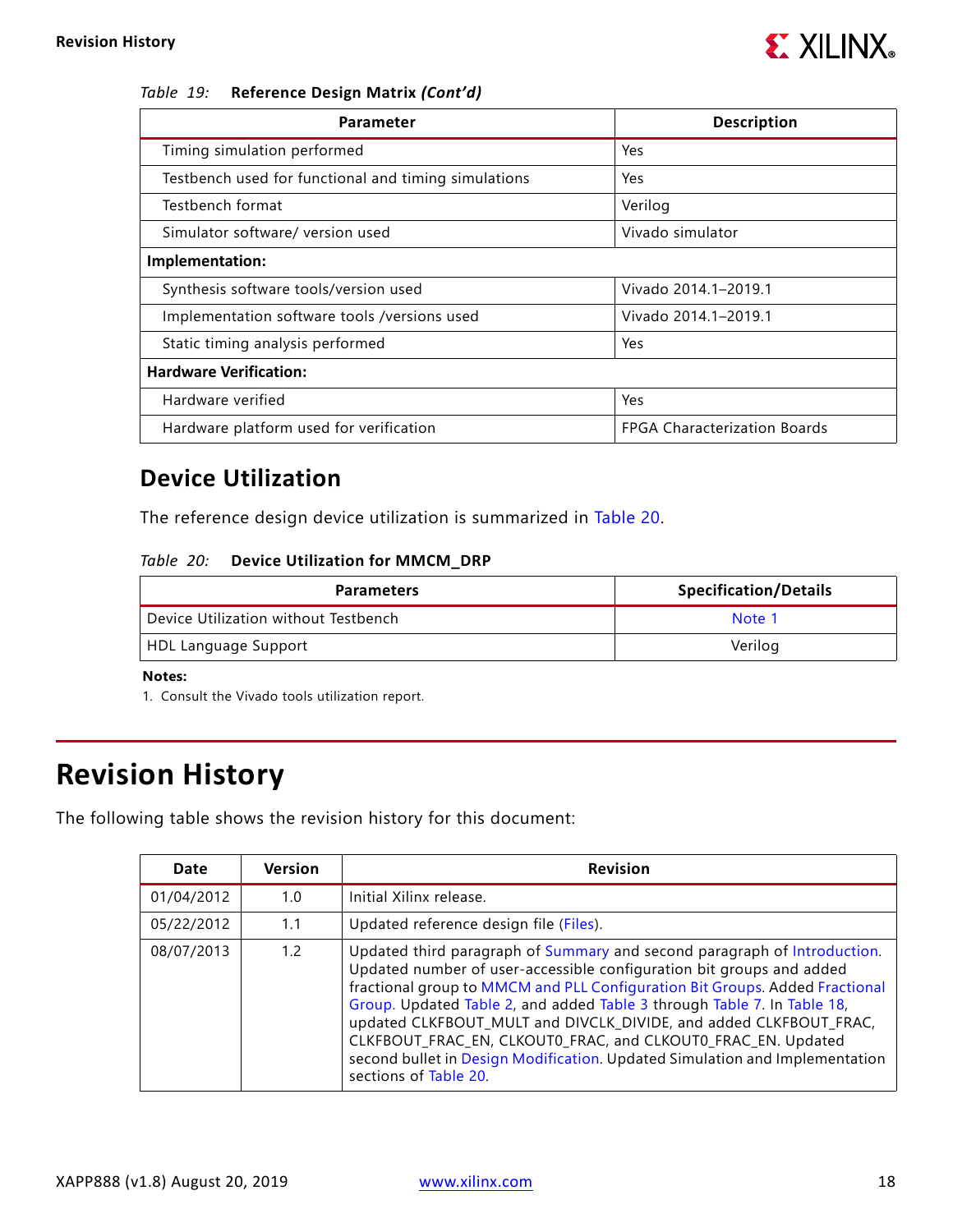

| Date       | Version | <b>Revision</b>                                                                                                                                                                                                                                                                                                                                                                                                                                                                                                                                                                                                                                                                         |
|------------|---------|-----------------------------------------------------------------------------------------------------------------------------------------------------------------------------------------------------------------------------------------------------------------------------------------------------------------------------------------------------------------------------------------------------------------------------------------------------------------------------------------------------------------------------------------------------------------------------------------------------------------------------------------------------------------------------------------|
| 10/08/2014 | 1.3     | Updated document to add UltraScale device information. Added UltraScale Bit<br>columns to Table 1 through Table 14. Split Table 3 into Table 3 and Table 4. In<br>Table 15, added one UltraScale row and updated description of addresses 0x0C<br>to 0x13. Added CLKOUTPHY_MODE attribute to Table 17. Removed third<br>paragraph in Design Functionality. Added Vivado software to Design<br>Verification. In Table 19, updated Vivado software version, and removed<br>support for ISE Design Suite and XST. Removed "and Performance" from Device<br>Utilization. In Table 20, updated table title, removed maximum frequency rows,<br>and replaced slices with LUT flip-flop pairs. |
| 07/23/2015 | 1.4     | Added the statement Not available in UltraScale PLLE3 to the description<br>column of PHASE MUX in Table 1 and PHASE_MUX_F_CLKOUT0 in Table 5.                                                                                                                                                                                                                                                                                                                                                                                                                                                                                                                                          |
| 11/12/2015 | 1.5     | Replaced CLKOUT0 with CLKFBOUT in description of FRAC_EN in Table 7.                                                                                                                                                                                                                                                                                                                                                                                                                                                                                                                                                                                                                    |
| 05/16/2016 | 1.6     | In Table 6, added row for RESERVED[15:14], and updated 7 series bits for<br>PHASE_MUX_F_CLKFB, FRAC_WF_F_CLKFB, and RESERVED.                                                                                                                                                                                                                                                                                                                                                                                                                                                                                                                                                           |
| 06/01/2016 | 1.6.1   | Republished to remove extraneous markings.                                                                                                                                                                                                                                                                                                                                                                                                                                                                                                                                                                                                                                              |
| 04/11/2017 | 1.7     | Added UltraScale+ FPGAs and PLLE4 throughout. Updated first two paragraphs<br>of Introduction, first paragraph of Reference Design, and Table 18, Table 19,<br>and Table 20. Updated description of RESERVED bit in Table 2. Removed ISE<br>software from Design Verification. Updated last sentence in Conclusion.                                                                                                                                                                                                                                                                                                                                                                     |
| 08/20/2019 | 1.8     | In Table 18, added POSTCRC value to BANDWIDTH attribute. In Table 19,<br>updated upper end for synthesis and implementation software version to<br>2019.1.                                                                                                                                                                                                                                                                                                                                                                                                                                                                                                                              |

## **Please Read: Important Legal Notices**

The information disclosed to you hereunder (the "Materials") is provided solely for the selection and use of Xilinx products. To the maximum extent permitted by applicable law: (1) Materials are made available "AS IS" and with all faults, Xilinx hereby DISCLAIMS ALL WARRANTIES AND CONDITIONS, EXPRESS, IMPLIED, OR STATUTORY, INCLUDING BUT NOT LIMITED TO WARRANTIES OF MERCHANTABILITY, NON-INFRINGEMENT, OR FITNESS FOR ANY PARTICULAR PURPOSE; and (2) Xilinx shall not be liable (whether in contract or tort, including negligence, or under any other theory of liability) for any loss or damage of any kind or nature related to, arising under, or in connection with, the Materials (including your use of the Materials), including for any direct, indirect, special, incidental, or consequential loss or damage (including loss of data, profits, goodwill, or any type of loss or damage suffered as a result of any action brought by a third party) even if such damage or loss was reasonably foreseeable or Xilinx had been advised of the possibility of the same. Xilinx assumes no obligation to correct any errors contained in the Materials or to notify you of updates to the Materials or to product specifications. You may not reproduce, modify, distribute, or publicly display the Materials without prior written consent. Certain products are subject to the terms and conditions of Xilinx's limited warranty, please refer to Xilinx's Terms of Sale which can be viewed at<http://www.xilinx.com/legal.htm#tos>; IP cores may be subject to warranty and support terms contained in a license issued to you by Xilinx. Xilinx products are not designed or intended to be fail-safe or for use in any application requiring fail-safe performance; you assume sole risk and liability for use of Xilinx products in such critical applications, please refer to Xilinx's Terms of Sale which can be viewed at [http://www.xilinx.com/legal.htm#tos.](http://www.xilinx.com/legal.htm#tos)